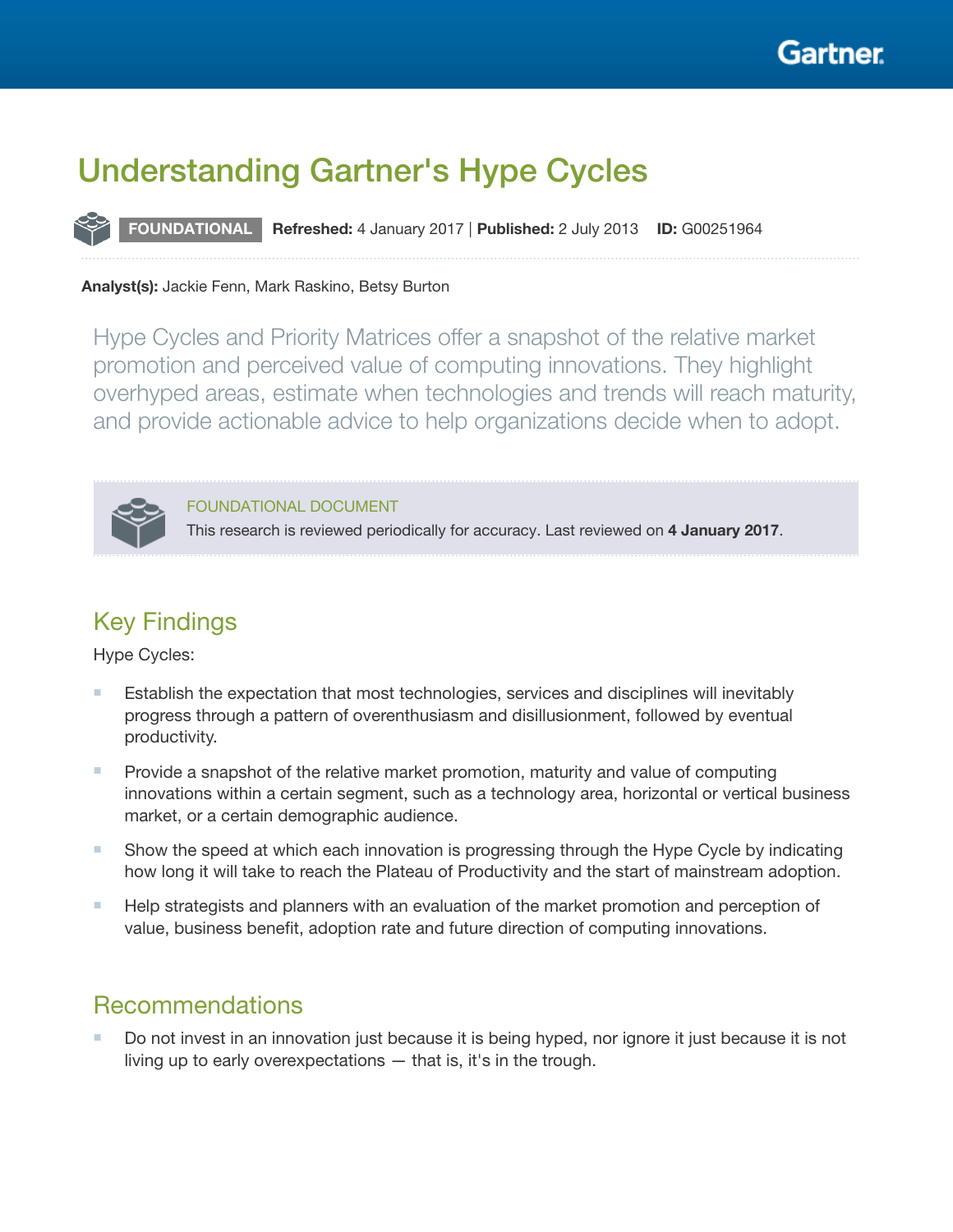**Gartner** 

- ×. Be selectively aggressive and move early with innovations that are potentially beneficial to your business. For technologies that are of lower impact, let others learn the hard lessons, putting off your adoption until the technology is more mature.
- $\mathcal{L}_{\mathcal{A}}$ Use the Priority Matrix that accompanies each Hype Cycle to evaluate the potential benefit of each technology and determine investment priorities.

# **Table of Contents**

# **List of Tables**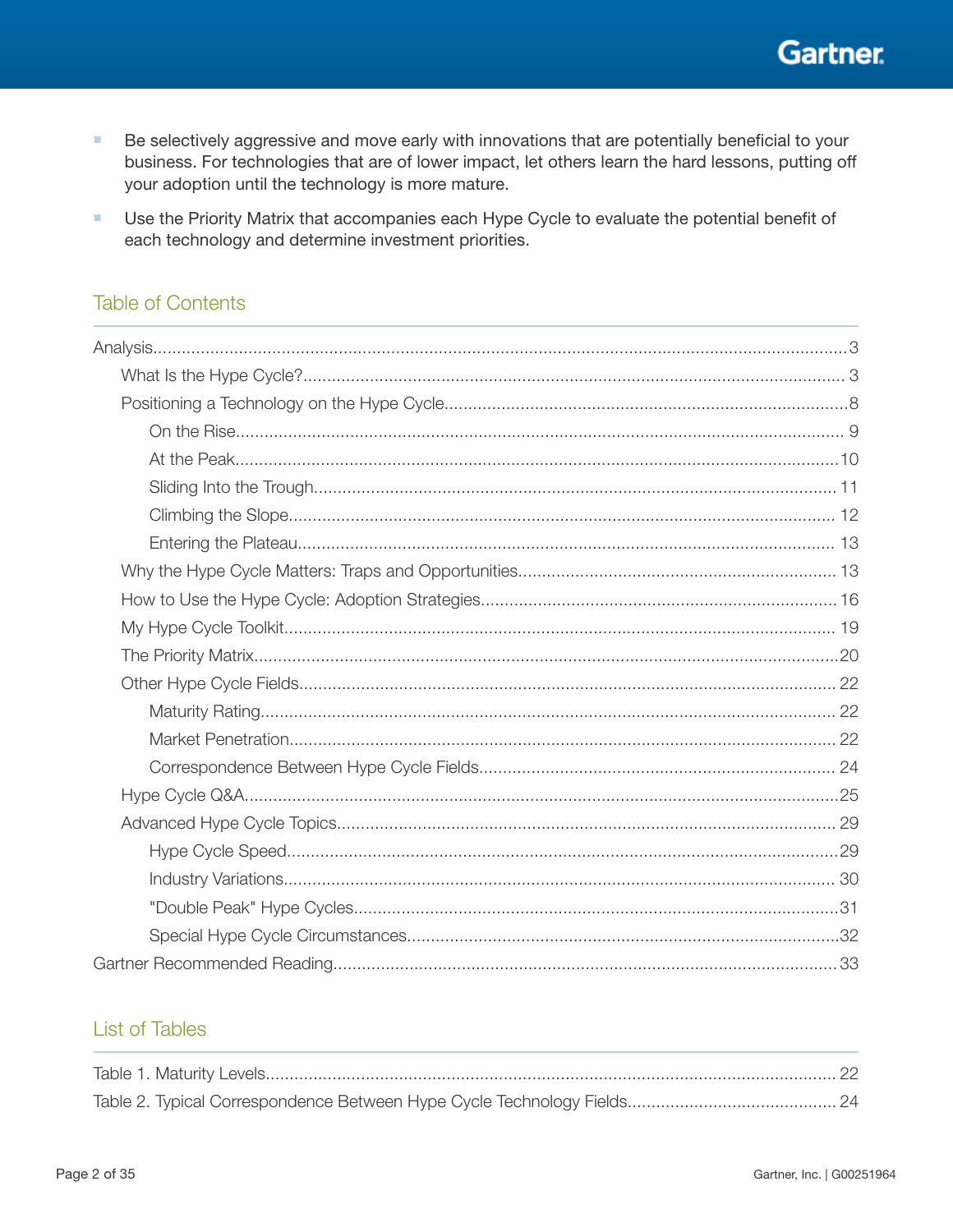# <span id="page-2-0"></span>List of Figures

| Figure 14. "Double Peak" of Hype Triggered by Meaningful Improvements and Adoption32 |  |
|--------------------------------------------------------------------------------------|--|

# Analysis

# What Is the Hype Cycle?

The Hype Cycle is a graphical depiction of a common pattern that arises with each new technology or other innovation. Note that, although many of Gartner's Hype Cycles are focused on specific technologies, the same pattern of hype and disillusionment applies to higher-level concepts such as IT methodologies and management disciplines. In this document, we will refer to the individual elements mapped on the Hype Cycles as "technologies," but in many cases, the Hype Cycles also position higher-level trends and ideas such as strategies, standards, management concepts, competencies and capabilities.

Each year Gartner creates more than 90 Hype Cycles in various technology and application (such as social software and ERP), information and IT services (cloud computing, big data) and industry (retail, life insurance) domains as a way for clients to track technology maturity and future potential. This document is a companion to these Hype Cycles. It explains why the Hype Cycle is important for organizations deciding which new technologies to adopt and when, how the positioning is determined, and what actions should be taken by strategic and technology planners based on knowledge of the Hype Cycle.

Gartner's Hype Cycle, introduced in 1995, characterizes the typical progression of innovation, from overenthusiasm through a period of disillusionment to an eventual understanding of the innovation's relevance and role in a market or domain (see Figure 1).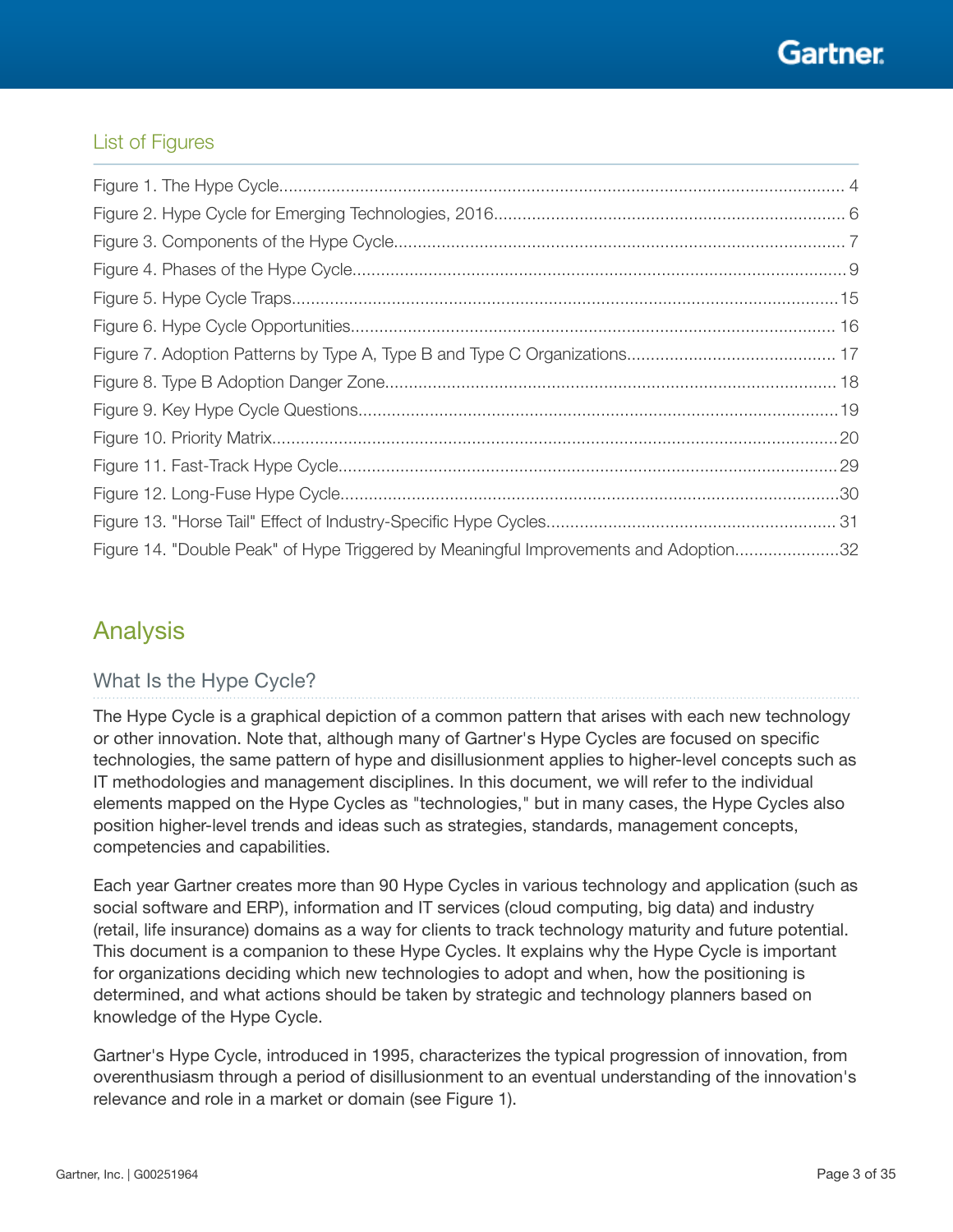

#### <span id="page-3-0"></span>Figure 1. The Hype Cycle



Source: Gartner

A technology (or related service and discipline innovation) passes through several stages on its path to productivity:

- Innovation Trigger (formerly called Technology Trigger): The Hype Cycle starts when a breakthrough, public demonstration, product launch, or some other event generates press and industry interest in a technology innovation.
- Peak of Inflated Expectations: A wave of "buzz" builds and the expectations for this new technology rise above the current reality of its capabilities. In some cases an investment bubble forms, as happened with the Web and social media.
- **Trough of Disillusionment:** Inevitably, impatience for results begins to replace the original excitement about potential value. Problems with performance, slower-than-expected adoption or a failure to deliver financial returns in the time anticipated all lead to missed expectations, and disillusionment sets in.
- Slope of Enlightenment: Some early adopters overcome the initial hurdles, begin to experience benefits and recommit efforts to move forward. Drawing on the experience of the early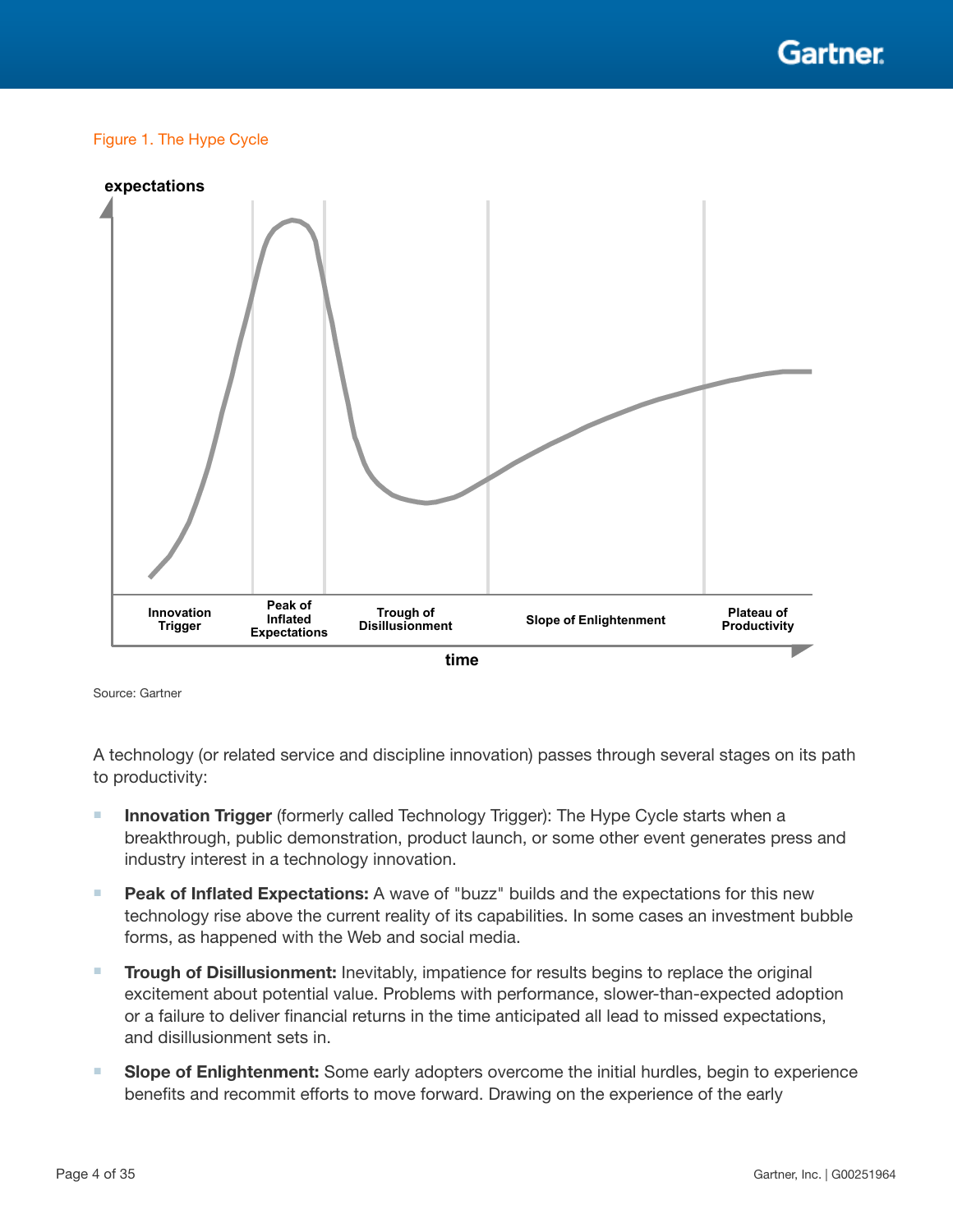

adopters, understanding grows about where and how the technology can be used to good effect and, just as importantly, where it brings little or no value.

■ Plateau of Productivity: With the real-world benefits of the technology demonstrated and accepted, growing numbers of organizations feel comfortable with the now greatly reduced levels of risk. A sharp uptick ("hockey stick") in adoption begins, and penetration accelerates rapidly as a result of productive and useful value.

See Figure 2 for an example of a Hype Cycle.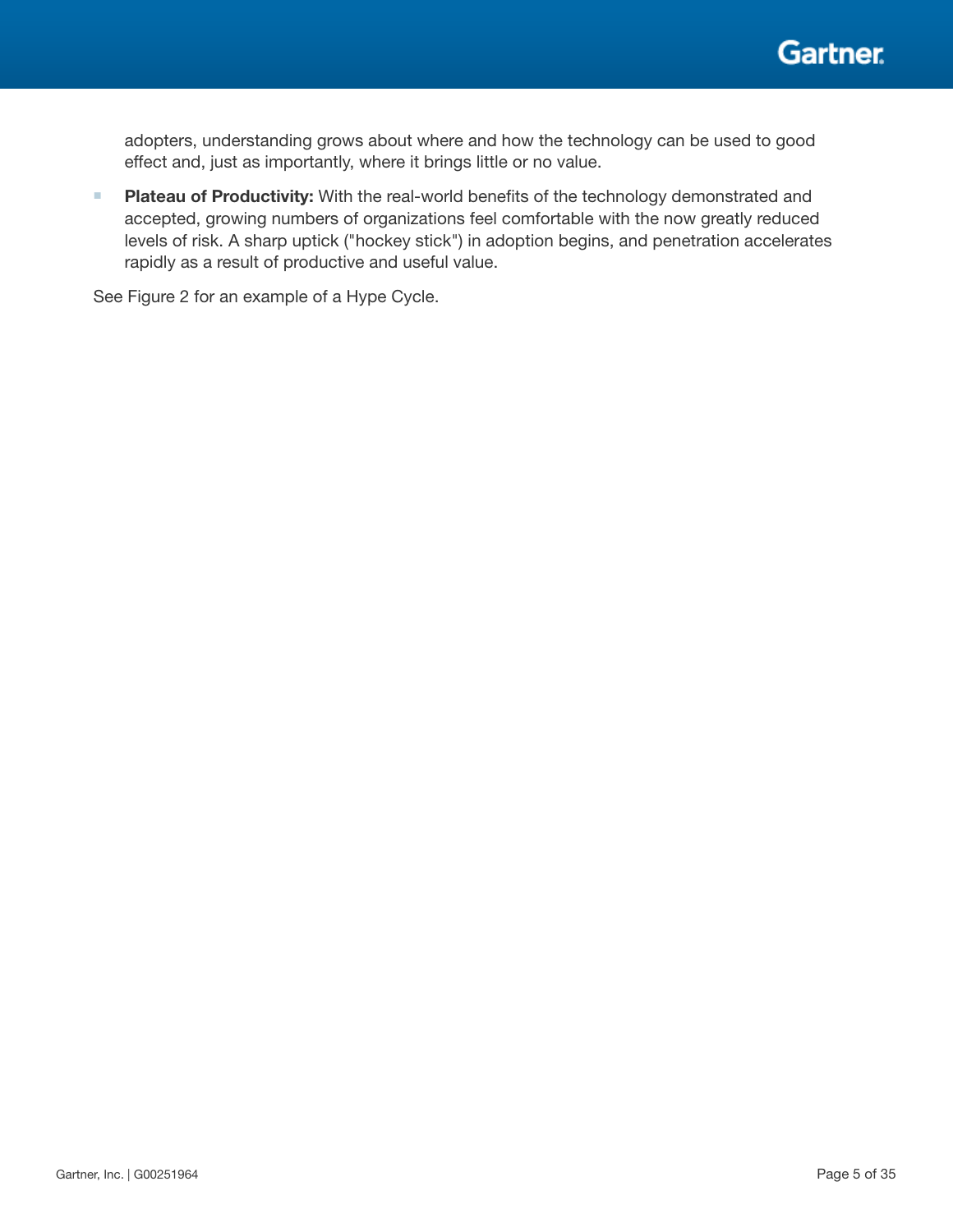**Gartner** 

## <span id="page-5-0"></span>Figure 2. Hype Cycle for Emerging Technologies, 2016



Source: Gartner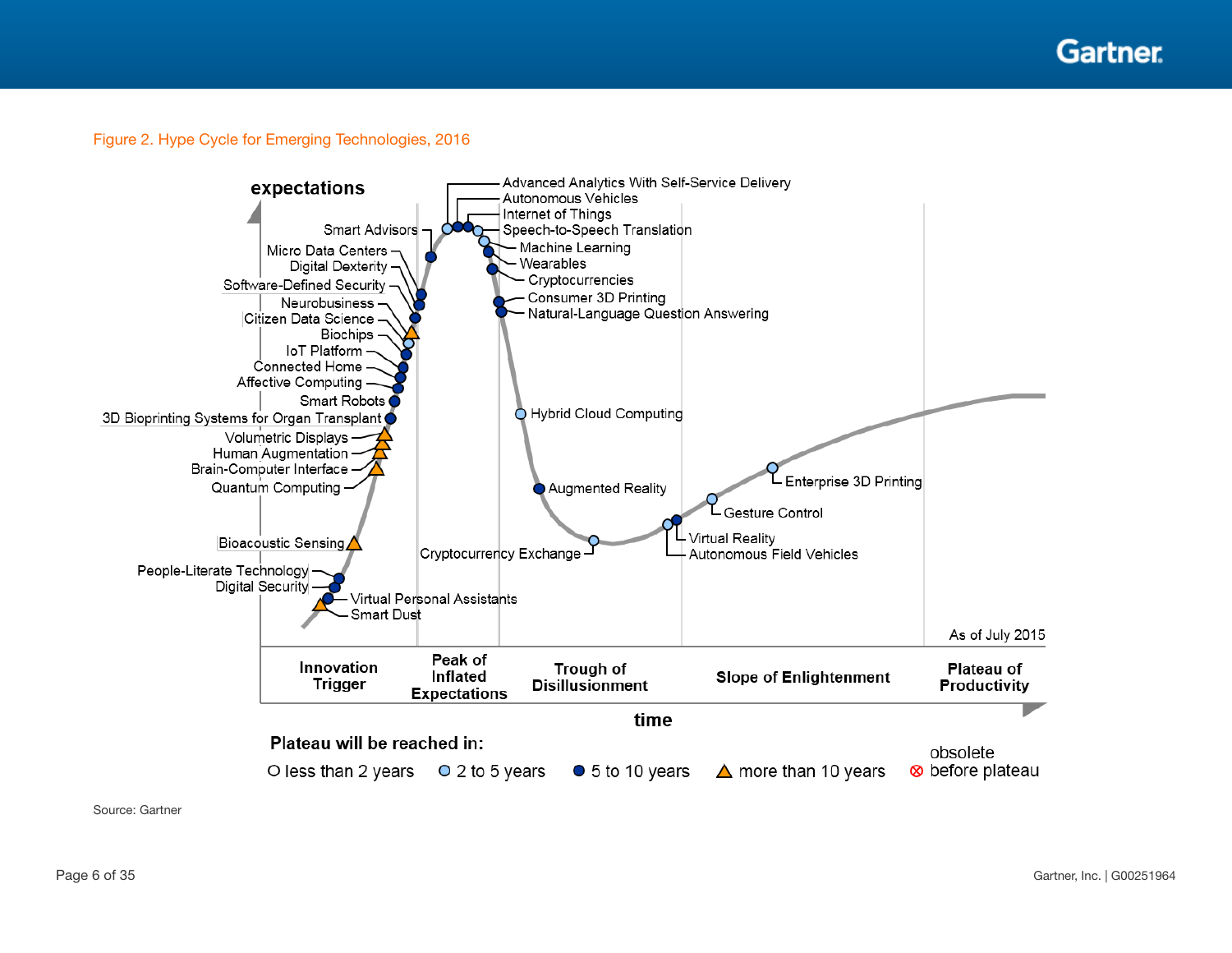<span id="page-6-0"></span>The horizontal axis of the Hype Cycle is labeled "time," reflecting the fact that a single technology will progress through each stage as time passes. In practice, most Gartner Hype Cycles are a snapshot showing the relative positions of a set of technologies at a single point in time. However, single-topic Hype Cycles can be useful to predict the future path of a technology. One notable example was the e-business Hype Cycle published in 1999, which accurately predicted the dotcom bust of 2001 and the eventual emergence of e-business as "business as usual."

The vertical axis is labeled "expectations." The distinctive vertical shape of the Hype Cycle curve shows how expectations surge and contract over time as a technology progresses, based on the marketplace's assessment of its future expected value. Historically, this axis was labeled "visibility," but this was changed in 2009. The original label focused on the level of buzz and market discourse that drives the peak, but the current label more accurately reflects the deeper root cause and nature of the buzz as the technology progresses (a technology may be in the trough yet still visible in the form of negative press). In particular, it highlights the changing sentiment of potential and actual adopters of the technology and the shifting pressures surrounding investment decisions.

The Hype Cycle shows two stages of upward direction (that is, increasing expectations) — the leadup to the Peak of Inflated Expectations and the rise up to the Slope of Enlightenment. The first rise is due to the excitement about the new opportunities the innovation will bring, driven mostly by market hype. Excitement occurs in a rush, rises to a peak and dies down when early expectations are not met rapidly enough (see the first curve in Figure 3). The reason that expectations are not met is that the actual maturity of the technology is usually still low at the time when excitement is peaking (see the second and third curves in Figure 3). High expectations and low maturity lead to the drop into the Trough of Disillusionment. The second rise of increasing expectations is driven by the increase in maturity of the innovation, which leads to real value and fullled expectations.



#### Figure 3. Components of the Hype Cycle

Source: Gartner

The vertical scale of each technology's hype curve typically varies, based on the technology's overall perceived importance to business and society. For visualization purposes, we have normalized the scale of these individual hype curves so they will all fit in one Hype Cycle graphic.

For example, mesh networks are an interesting method of leveraging peer-to-peer wireless networking bandwidth, but they will be relevant primarily to wireless network service providers, thus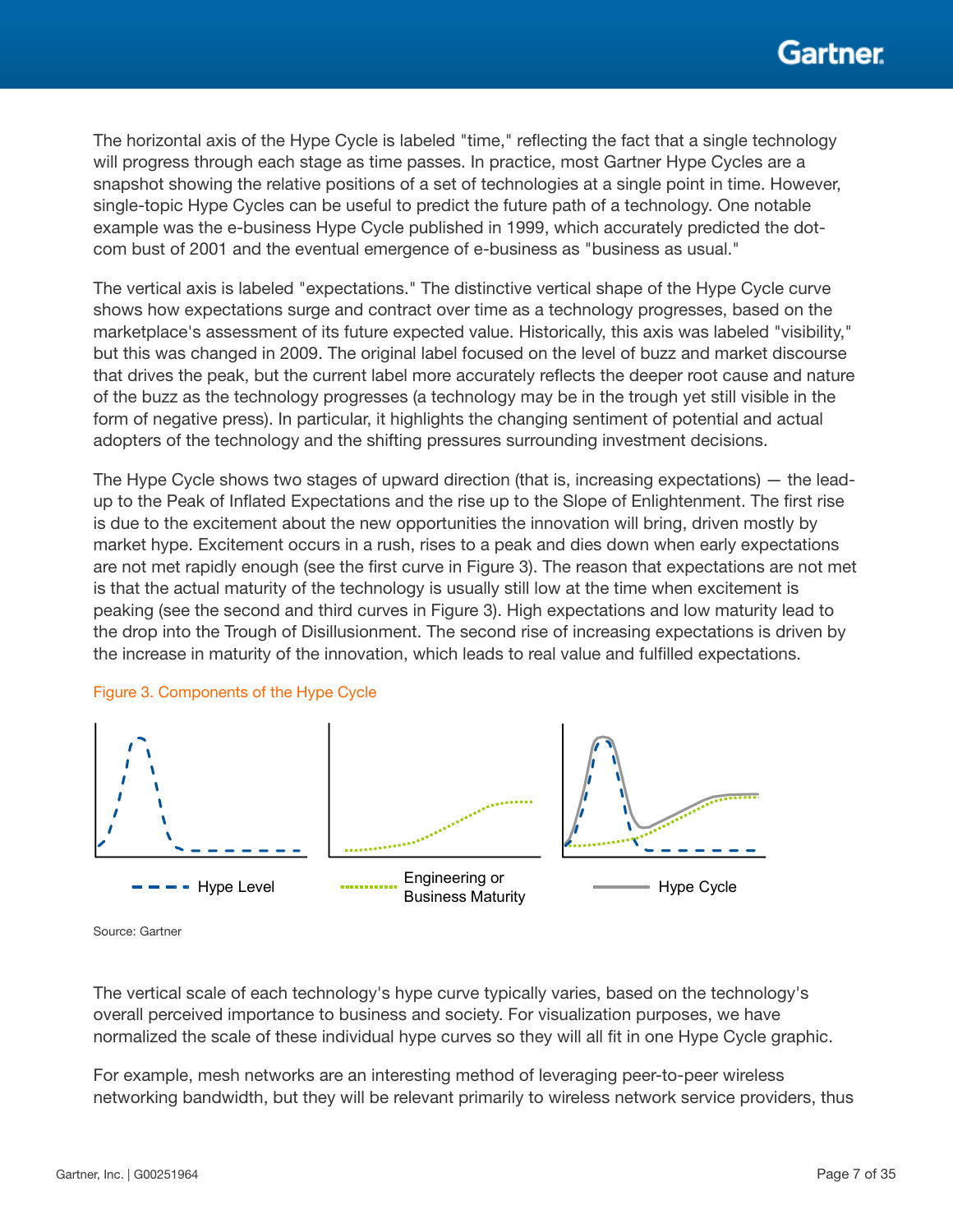<span id="page-7-0"></span>reaching a relatively low amplitude of overall expectation and hype. Other technologies that will appeal to a large number of companies (for example, cloud computing) or consumers (for example, media tablets) will attain much higher levels of exposure and hype. Therefore, even when mesh networking is at the peak of its hype curve, it may still receive less overall "hype volume" than cloud computing or media tablets.

The Hype Cycle ends at the start of the Plateau of Productivity, where mainstream adoption of the technology surges. As with the height of the Peak of Inflated Expectations, the final height of the Plateau of Productivity varies according to whether the technology is broadly applicable and highly visible, or benefits only a niche market. For a model that tracks technologies through the entire life cycle until they can no longer be viably used or exploited, see "Gartner's IT Market Clocks for 2016: Digital Transformation Demands Rapid IT Modernization."

Technologies do not move at a uniform speed through the Hype Cycle. To represent the varying speeds, each technology on the Hype Cycle is assigned to a category representing how long it will take to reach the Plateau of Productivity from the technology's current position on the Hype Cycle — that is, how far the technology is from the start of mainstream adoption:

- Less than two years
- $\blacksquare$  Two to five years
- Five to 10 years
- More than 10 years
- Obsolete before plateau (that is, the technology will never reach the plateau, as it will fail in the market or be overtaken by other competing solutions)

For a comprehensive discussion of the Hype Cycle, its traps and opportunities, and advice about timing innovation adoption, see "Mastering the Hype Cycle: How to Choose the Right Innovation at the Right Time," by Jackie Fenn and Mark Raskino, Harvard Business School Press, October 2008.

## Positioning a Technology on the Hype Cycle

Gartner analysts position technologies on the Hype Cycle based on a consensus assessment of hype and maturity. They select a variety of relevant market signals and proxy indicators to establish the level of expectations. Some of these inputs may be quantitative, but overall, the Hype Cycle is a structured, qualitative research tool. During the first part of the Hype Cycle, when there are many uncertainties regarding a technology, its position on the curve is guided more by its hype levels and market expectation than by its maturity. At the later stages, as more information about maturity, performance and adoption becomes available, the hype plays a lesser role in determining the technology's position on the Hype Cycle.

A technology may have radically different positions on different Hype Cycles. This occurs when there are different applications of a technology — for example, haptics for mobile devices is more mature (after the Trough of Disillusionment) that haptics as a general-purpose user interface (before the Peak of Inflated Expectations). Application considerations may lead to different positions of the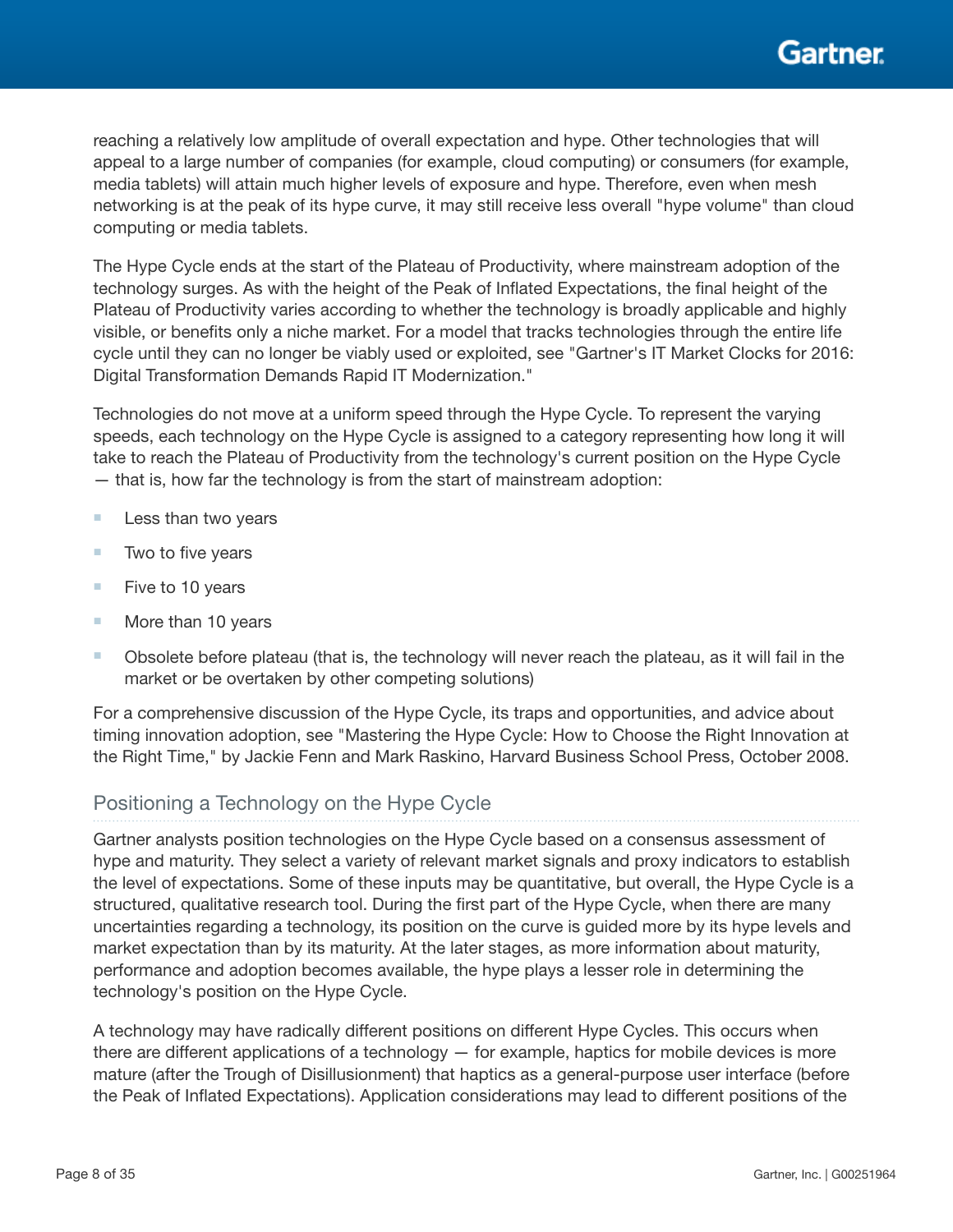<span id="page-8-0"></span>same technology on different application (for example, CRM sales) or industry (for example, life insurance) Hype Cycles.

In Hype Cycle reports, technologies are presented in five categories representing the various stages on the Hype Cycle. These stages are characterized by distinct investment, product and market patterns that analysts use to determine where a technology is on the Hype Cycle (see Figure 4). Technology planners creating their own Hype Cycles, or adding their own technologies, can use these patterns as a positioning guide.

#### Figure 4. Phases of the Hype Cycle



Source: Gartner

## On the Rise

An Innovation Trigger is anything that sets off a period of rapid development and growing interest, and it will be different for each technology. It may be a product launch, a major improvement in price/performance, adoption by a respected company, or simply a rush of media interest that socializes and legitimizes the concept. It may also be a trigger external to the IT industry, such as new legislation or the demands of an economic or political crisis. Some technologies can have an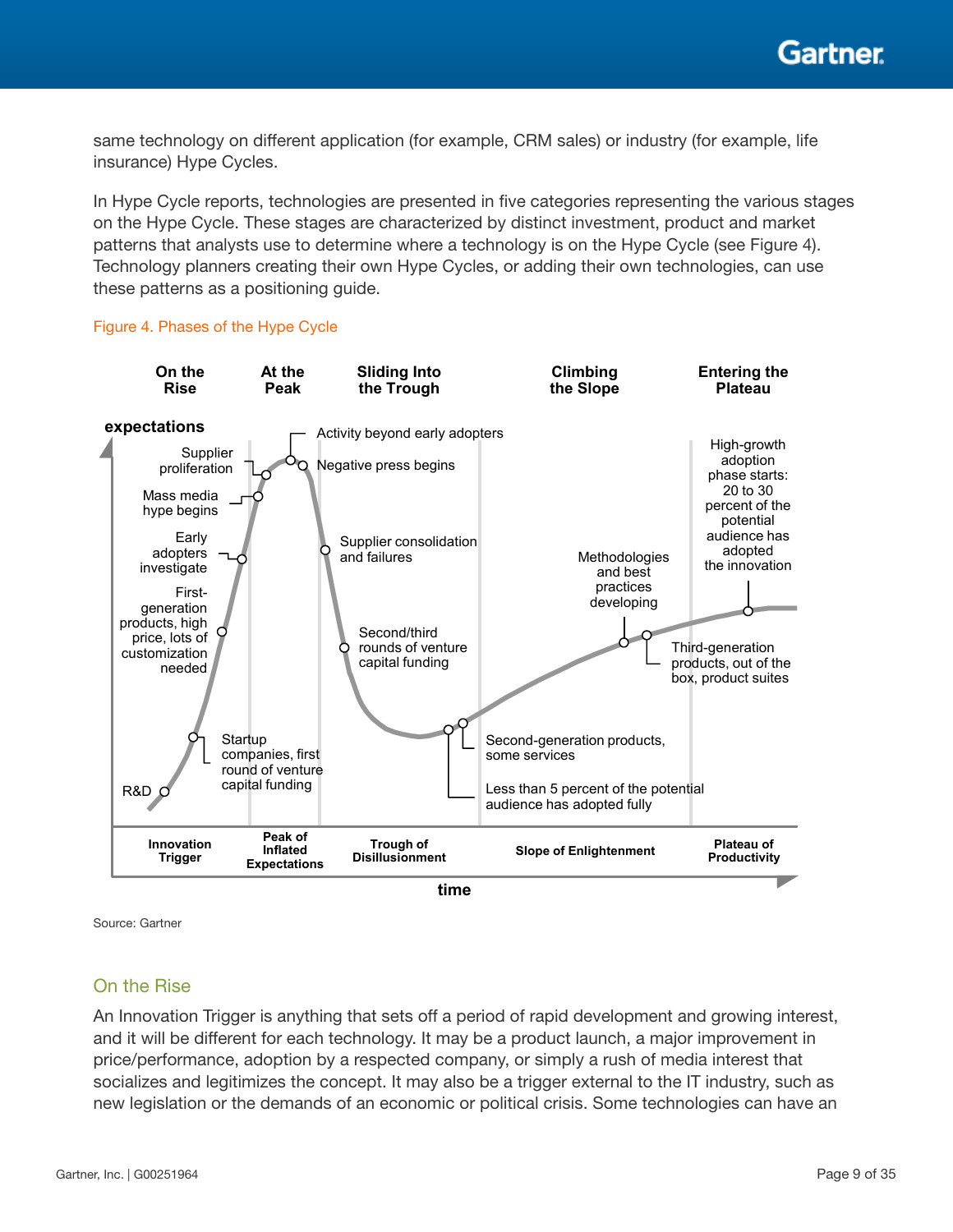

<span id="page-9-0"></span>extremely long research and development preamble before they reach a meaningful trigger point, including several false starts with minor peaks and troughs. The Hype Cycle cannot start until there is a sufficient number of interested parties actively discussing the innovation's potential.

Many types of innovation can follow the Hype Cycle, including things such as management techniques (for example, enterprise architecture, digital business, Agile Software Development) that are not usually thought of as technologies. For this reason we now refer to the beginning of the Hype Cycle as the Innovation Trigger, rather than its original label of Technology Trigger.

The gap between trigger and peak is often quite short. For an innovation that takes 10 years from trigger to plateau, the rise from trigger to peak might take only one to two years. Consumer-driven innovation, such as social media, often experiences a particularly short pre-peak period as the trigger for success is rapid, viral adoption.

The most common indicator that an innovation is past the trigger is that it becomes available for purchase from a commercial vendor rather than a lab. Other indicators that an innovation is past the trigger but has not yet reached the peak include:

- Only a handful of suppliers are selling the innovation (often only one or two).
- The suppliers are funded by seed rounds of venture capital.
- An established provider brings a radically innovative product to market (such as Apple's iPad or Microsoft's Kinect).
- The innovation requires significant customization to work in an operational environment. The customization is performed primarily by the supplier.
- The price is high relative to the cost of production and to the cost of related, but moreestablished, products.
- Suppliers are not yet able to provide references or case studies.

## At the Peak

At the Peak of Inflated Expectations, the technology seems to be featured on the front cover of every business and industry magazine, or the subject of every computing-related blog or tweet. Suppliers adopt the latest buzzwords into their marketing arsenals to make their offerings more attractive, and the marketplace is flooded with overlapping, competing and complementary offerings. When investors see an emerging hot spot in the market, they want "one of those" in their portfolio, which encourages the proliferation of companies with similar offerings.

As word of the new technology spreads, companies that like to be ahead of the curve seek out the technology and jump on it before their competitors. The suppliers of the technology boast about their early prestigious customers, and other companies want to join in so they aren't left behind. A bandwagon effect kicks in, and the technology is pushed to its limits as companies try it out in a range of settings. At this point, the technology is viewed as a panacea, with little regard to its suitability for each application. Stories in the press capture the excitement around the technology and reinforce the need to become a part of it or be left behind. The pressure on companies to adopt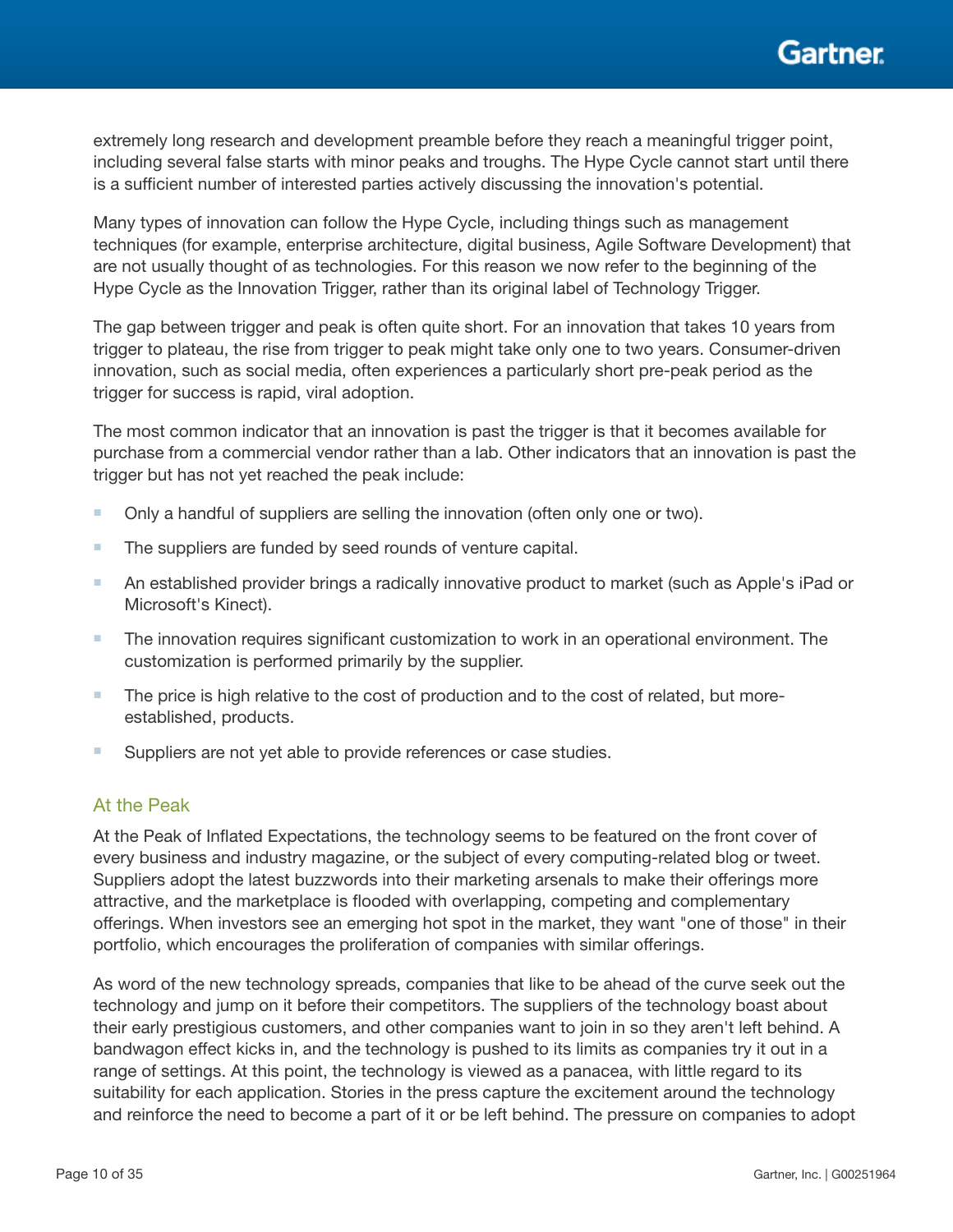<span id="page-10-0"></span>the technology, in many cases without a full understanding of the associated challenges and risks, is intense.

Hype bubbles in the consumer world may last from a few months to a year or so, but in the commercial world, the peak of hype usually lasts at least a year because of the slower pace of corporate decision-making and investment. Major peaks, such as the dot-com era or "green" technology, may last for two or three years.

Indicators that an innovation is at the peak include:

- The trade and business press run frequent stories about the innovation and how early adopters are using it.
- A popular name catches on in place of the original, more-academic or specialist engineering terminology; for example, the wireless networking technology called 802.11g became "Wi-Fi."
- Analysts, bloggers and the press speculate about the future impact and transformational power of the innovation.
- Simple, exaggerated, nonspecific declarative marketing slogans appear, such as "I have cloud power" and "cloud is the answer."
- A surge of suppliers (often 30 or more) offer variations on the innovation.
- Suppliers with products in related markets align their positioning and their marketing with the theme of the innovation.
- Suppliers can provide one or two references of early adopters.
- Investors aggressively hunt down a representative supplier for their portfolio. Some early-stage venture capitalists may sell at this point.
- Toward the end of the peak, one or two early leading suppliers are bought by established companies in expensive, high-profile acquisitions.

## Sliding Into the Trough

The same few stories of early success have been repeated over and over, but now a deeper look often shows those same companies still struggling to derive meaningful value. Many of these failures center on inappropriate uses of the technology. Less-favorable stories start to emerge as most companies realize things aren't as easy as they first seemed. The media, always needing a new angle to keep readers interested, switches to featuring the challenges rather than the opportunities of the technology. Because the technology does not live up to the early overinflated expectations of enterprises and the media, it is rapidly discredited.

There is not always an actual drop in the overall adoption numbers as an innovation slides into the trough. Instead, the anticipated rapid growth in adoption may simply be delayed. What suppliers and investors anticipated as a "hockey stick" uptake remains a depressingly slow growth path. As a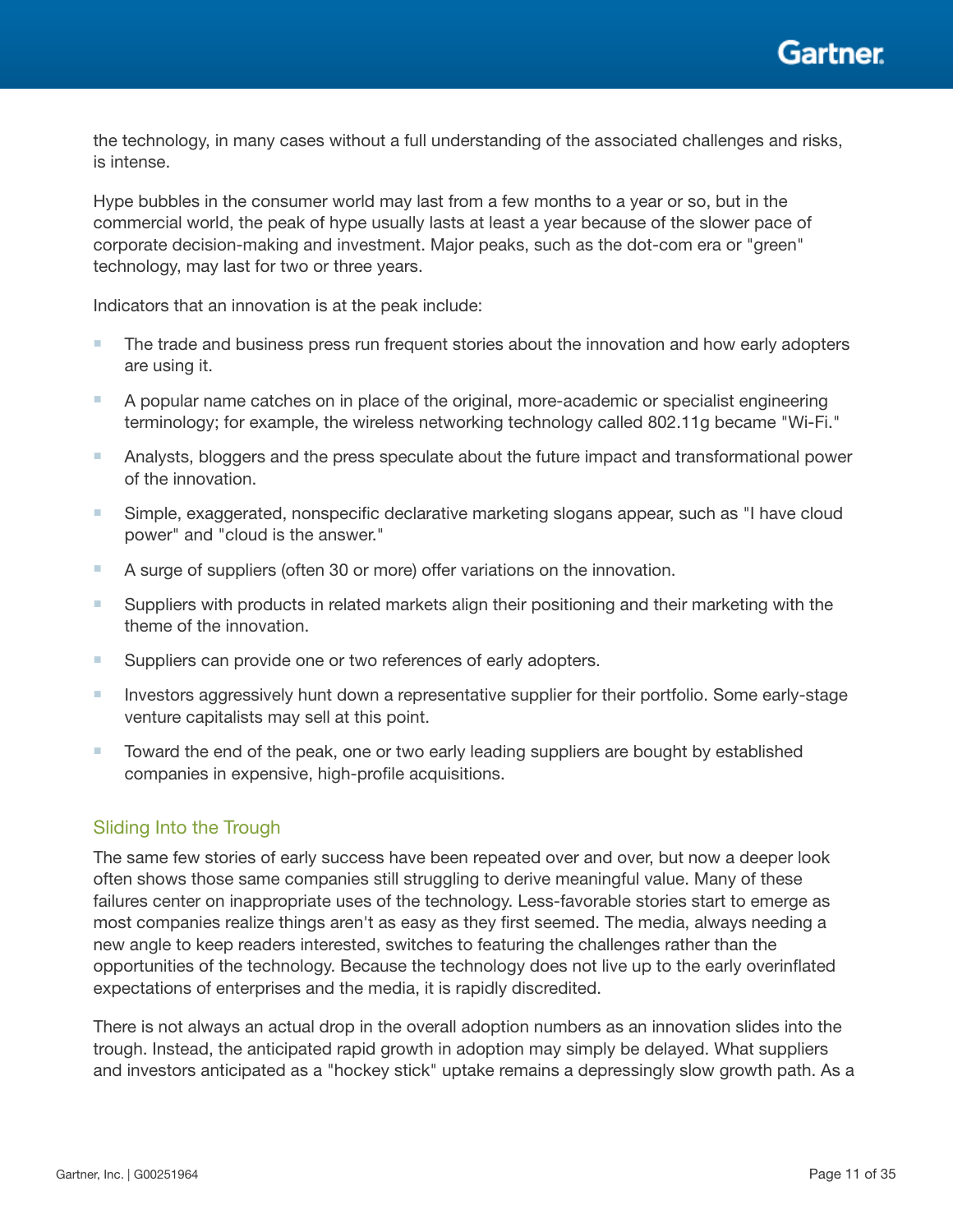

<span id="page-11-0"></span>result, supplier consolidation and failure occurs because there is too little adoption growth to sustain so many similar products.

The length of the trough is one of the most variable parts of the Hype Cycle. With the average length of the trough ranging from two to four years, a rapidly moving innovation may suffer a temporary setback of six to nine months. Consumer-class technologies often have a particularly brief trough, usually associated with the security and compliance issues of adopting consumer-grade technologies for business purposes. Some technologies with challenging engineering or business case issues remain in the trough for a decade (see the Fast Track and Long Fuse sections of this research).

Amid the disillusionment, trials are ongoing and vendors are improving products based on early feedback regarding problems and issues. Some early adopters find benefit in adopting the technology. For some slow-moving technologies, workable and cost-effective solutions emerge and provide value in niche domains, even while the technology remains in the Trough of Disillusionment.

Indicators that an innovation is, or will soon be, in the trough include:

- The tenor of press articles turns negative, featuring the challenges and failures around the innovation. Terms like "DOA," "failure" and "backlash" are used in headlines.
- There is general cynicism about the transformational potential of the innovation.
- Supplier consolidation starts, including buyouts by larger companies and investors.
- Second- and third-round funding by investors is required to sustain suppliers.
- The same few case studies and references for successful adopters are used by suppliers.

### Climbing the Slope

Over time, a technology matures as suppliers improve products on the basis of early feedback, and obstacles in performance, integration, user adoption and business case justification are overcome. Methodologies for applying it successfully are codified, and best practices for its use are socialized.

By the Slope of Enlightenment, many of the big lessons have been learned, and the reputation of the technology is rising again. What's learned is incorporated into second- and third-generation products, and methodologies and tools are created to ease the development process. For some technologies there is a signicant new capability or a performance improvement that changes the value proposition and makes the innovation more broadly useful. The marketing around these maturing products or the new capability often acts as a mini-trigger to launch the innovation out of the trough. In other cases, the change or improvement is slow and subtle and may catch organizations unaware unless the progress is being actively tracked.

At the beginning of the Slope of Enlightenment, the penetration often is significantly less than 5% of the potential market segment. This will grow to 20% to 30% as the technology enters the Plateau of Productivity. The journey up the slope may last from one to three years.

Indications that the innovation is moving up the slope include: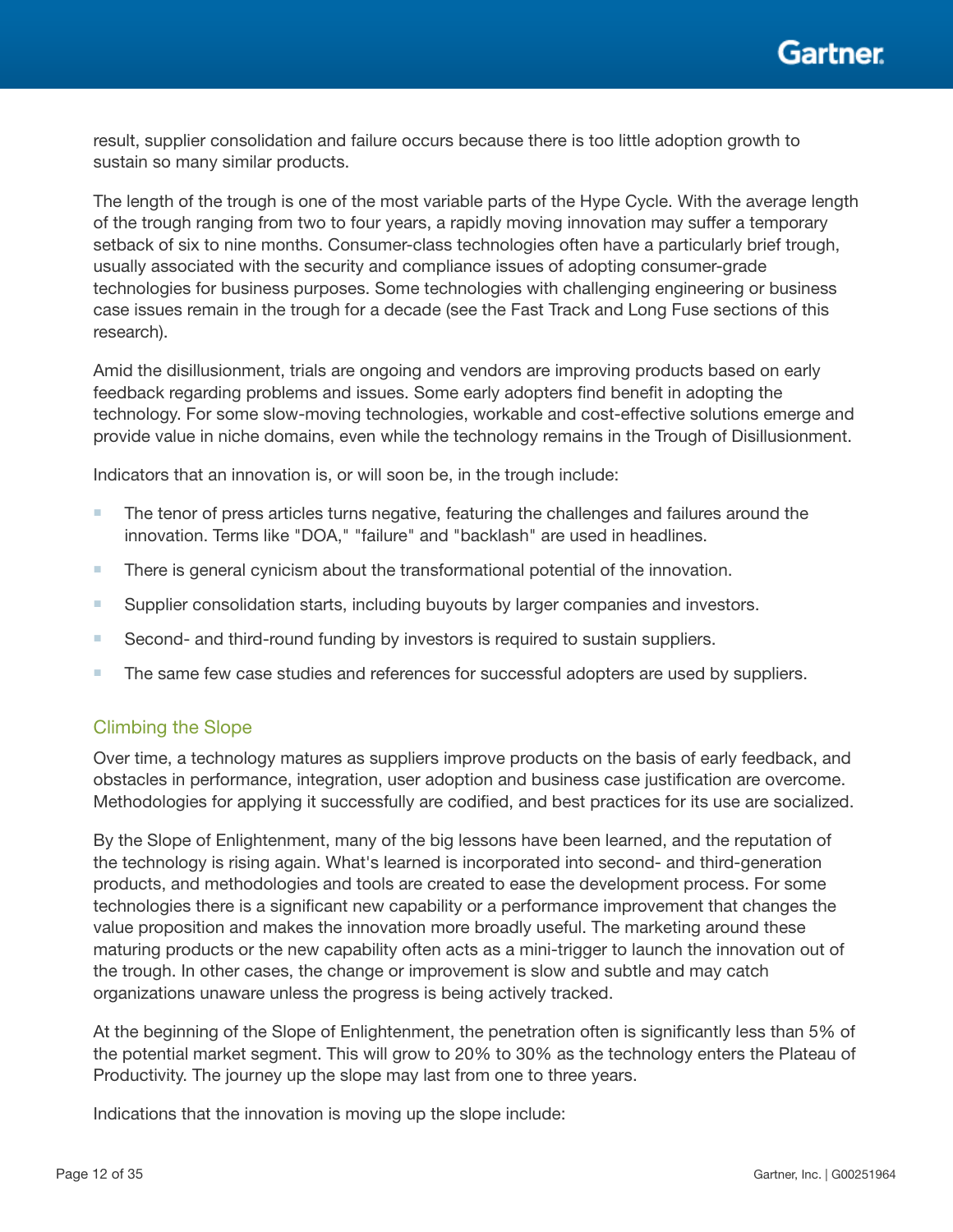Gartner

- <span id="page-12-0"></span>■ Suppliers of the innovation offer second- or third-generation products that work with little or no consulting from the supplier.
- For technology innovations, suppliers offer product suites that incorporate the innovation into a broader range of tools.
- Consulting and industry organizations publish methodologies for how to adopt the innovation.
- Press articles focus on the maturing capabilities and market dynamics of the suppliers.
- New success stories and references start to proliferate.
- Reliable figures regarding costs, value and time to value become available.

## Entering the Plateau

The Plateau of Productivity represents the beginning of mainstream adoption, when the real-world benefits of the technology are predictable and broadly acknowledged. By the time they reach the plateau, technologies are increasingly delivered as out-of-the-box solutions. As a technology matures, particularly if it is a major, high-profile innovation, an "ecosystem" of related products and services often evolves around it. This may trigger a fresh Hype Cycle around the components of the ecosystem.

As a technology achieves full maturity and supports thousands of enterprises and millions of users, the hype around it typically disappears and is replaced by a solid body of knowledge about the best ways to apply and deploy it.

Indicators that a technology has reached the plateau include:

- Trade journals and websites start to focus on best-practice articles about how to deploy the innovation.
- Clear leaders emerge from the many suppliers that joined the market during the Slope of Enlightenment.
- Investment activities focus on acquisitions and IPOs.
- Many examples of successful deployments can be found in multiple industries.
- The terminology around the innovation becomes part of everyday speech, such as Googling, texting and blogging.

# Why the Hype Cycle Matters: Traps and Opportunities

The constant barrage of positive and negative hype often leads organizations to behave in ways that may not represent the best use of their resources. The peaks and troughs of the Hype Cycle exert pressure to adopt risky technologies without knowing the potential value, and also mask opportunities to embrace less-visible technologies that may be highly relevant. This leads to the four traps of the Hype Cycle — adopting too early, giving up too soon, adopting too late or hanging on too long (see Figure 5):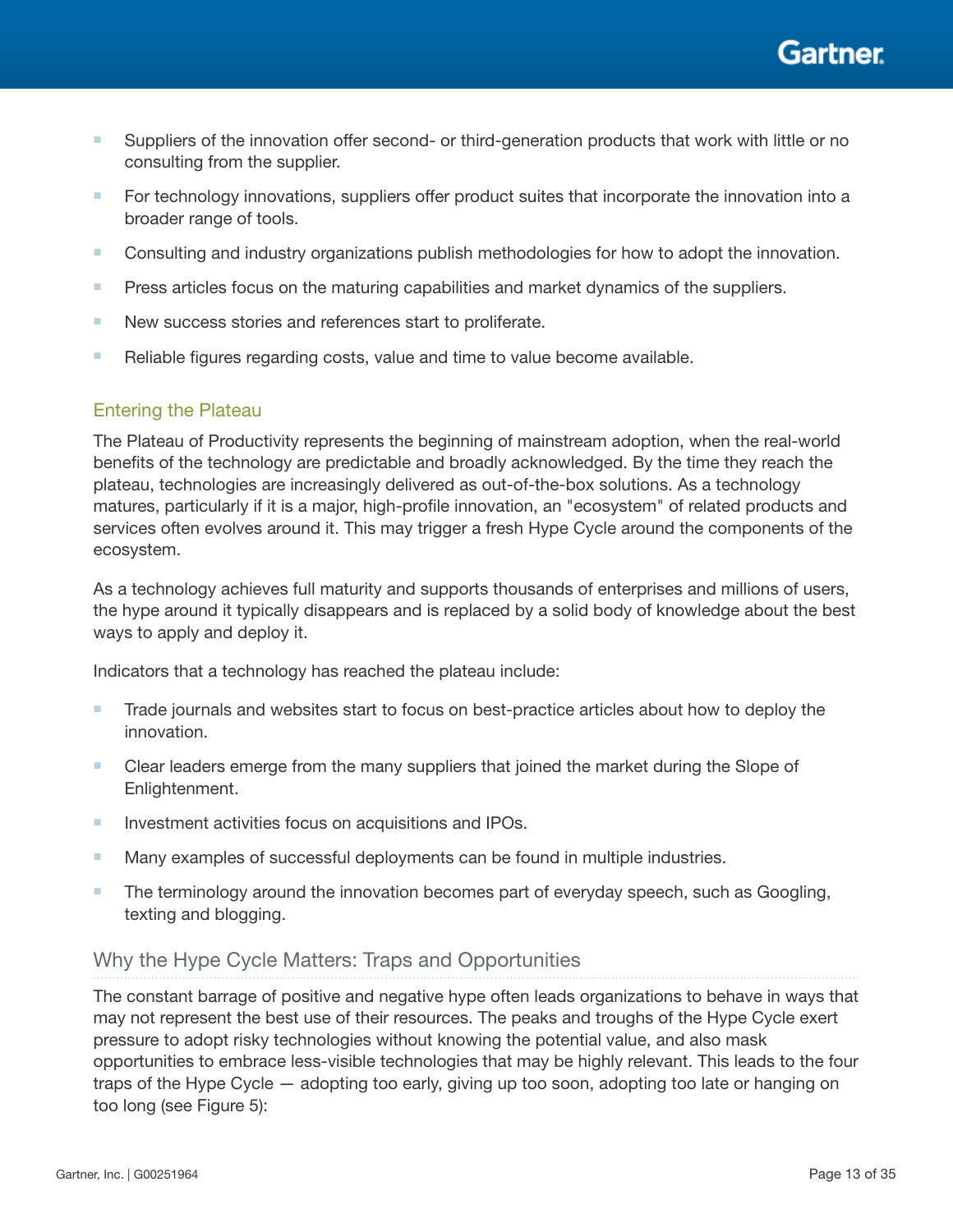Adopting Too Early and Giving Up Too Soon: Technologies should not be adopted just because they are at the Peak of Inflated Expectations, nor should they necessarily be abandoned at the Trough of Disillusionment. Rather, enterprises should identify which technologies are potentially beneficial to their business and evaluate those items earlier in the Hype Cycle. The additional risk of adopting early is justified only for potentially high-benefit technologies. Although this sounds like common sense, the intense market pressure to "keep up" with other organizations drives a bandwagon effect of trend-driven innovation adoption (e.g., social media from 2007 to 2009 and cloud computing from 2008 to 2010).

A major role of those who understand and work with the Hype Cycle is to "flatten" the peak and trough within their organizations to drive more realistic expectations. The Hype Cycle is most useful in explaining why the recommendations of technology planning groups may be different from what enterprises are hearing or reading in the media. At the Peak of Inflated Expectations, technology planners will caution, "Don't get caught up in the hype. Let's adopt it only if it is strategically important to us. Otherwise, let's wait for others to learn the hard lessons." In the Trough of Disillusionment, technology planners will recommend, "Let's start looking at the technology now because there are some solid products emerging, as well as real-world experience about how to use the technology."

- Adopting Too Late: Beware of the "noise filter" that most business and IT strategists apply as an essential coping strategy in a world of information overload. By blocking out all but the most visible trends, planners find their attention limited to two points on the Hype Cycle: the Peak of Inflated Expectations (when the noise overwhelms the filter) and the Plateau of Productivity (when the actions of successful competitors become a problem). During the Trough of Disillusionment and early Slope of Enlightenment phases, the filter can create a blind spot that may cause an enterprise to miss some urgent and important opportunities. This is compounded by the fact that the peak and trough are very visible shifts, but the beginning of the slope can be a much more subtle change, and thus easier to miss. If an organization finds a potentially interesting technology early in the Hype Cycle but planners feel that the technology is not yet ready, a good strategy is to identify target performance levels or price points and track progress through the "quiet phase" to identify when the technology is finally ready to drive value.
- Hanging On Too Long: Although Gartner only plots technologies on the Hype Cycle up to the beginning of the Plateau of Productivity, a full Hype Cycle could be viewed as extending to a "Swamp of Diminishing Returns" when legacy systems start to bog down new initiatives, and a "Cliff of Obsolescence" where maintaining the system becomes a significant pain point. Like the beginning of the slope, the decline into these end-of-life issues can be slow and easily missed until they start to cause problems. Gartner's IT Market Clocks address these phases of the life cycle in more detail.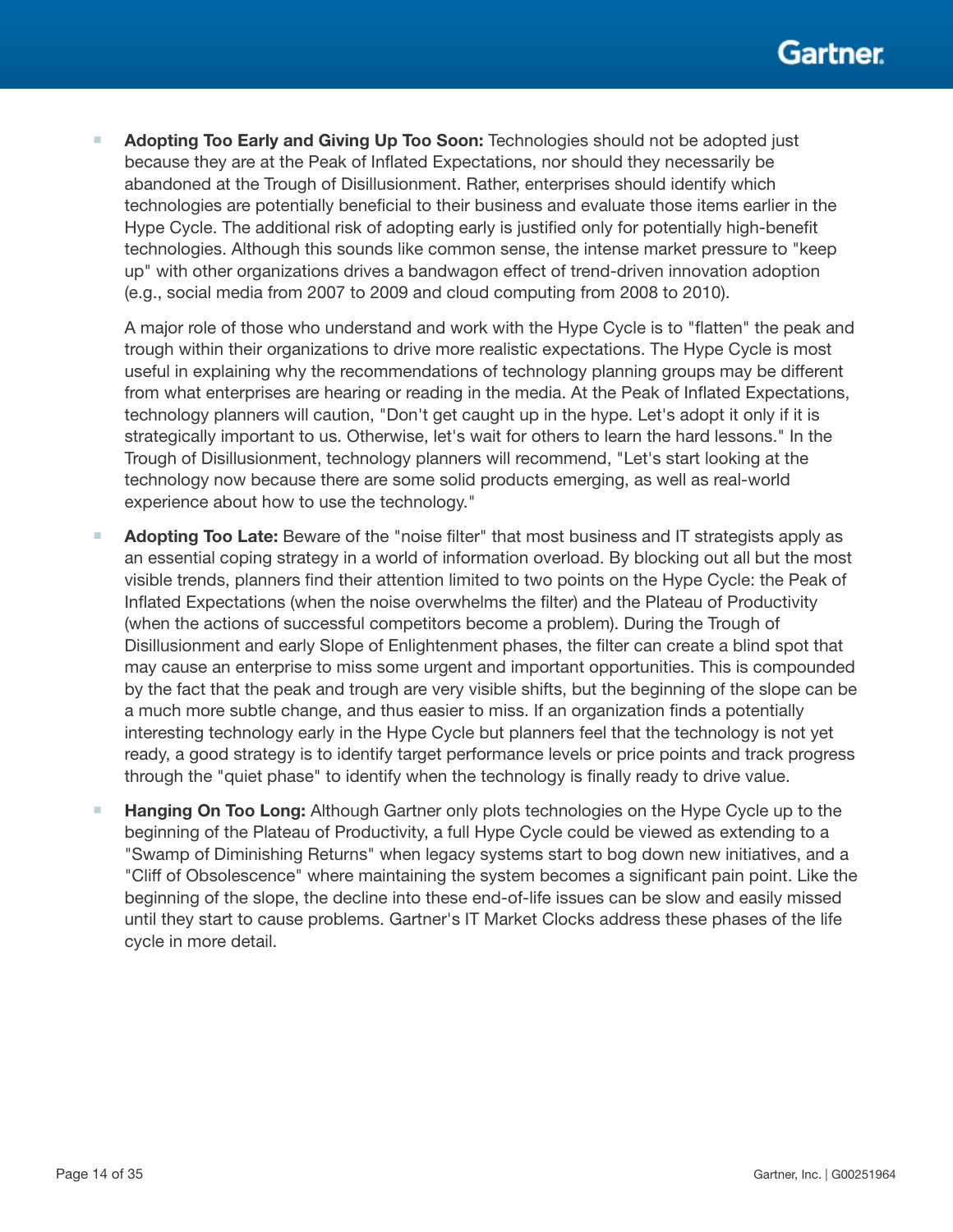Gartner

#### <span id="page-14-0"></span>Figure 5. Hype Cycle Traps



Source: Gartner

While it's important to understand the traps that can snare unwary adopters, it's equally important to examine the opportunities that arise from the inevitability of the Hype Cycle. Anytime you can predict major shifts in behavior — such as the major turning points on the Hype Cycle — you can take advantage by being ahead of the crowd.

Two types of opportunity arise from the Hype Cycle. The first set of opportunities comes from timing your adoption of each innovation with precision to optimize the amount of value you can derive. If you're going to invest your organization's time and money (and also some of its limited capacity for change) in an innovation, you want to make sure not only that it's the right one, but that you jump in at a time when you'll receive the longest lifetime value at an acceptable level of risk. The second type of opportunity lies in harnessing the energy of the Hype Cycle in the broader marketplace by taking advantage of the needs and actions of other players. Avoiding the traps that others fall into is one element of this. If you can be smarter than the crowd even some of the time in avoiding the money pits of adopting too early or giving up too soon, and the lost opportunity costs of adopting too late or hanging on too long, you'll come out ahead. But if, on top of that, you can anticipate the tendencies of suppliers, investors, competitors, and skilled individuals at each stage of the Hype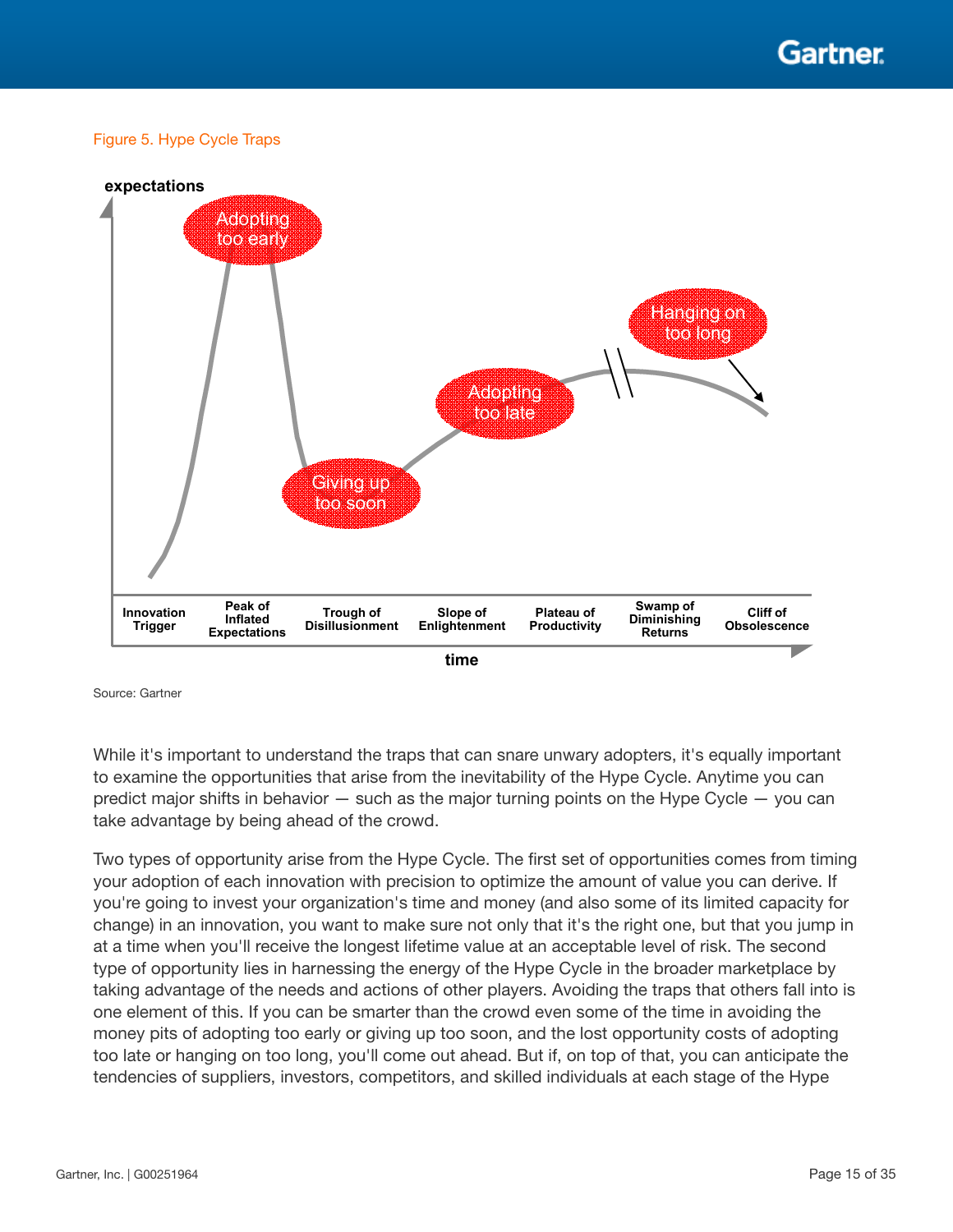<span id="page-15-0"></span>Cycle, you'll be able to find the best deals, the best talent, the best publicity, and many other opportunities to advance your innovation adoption efforts (see Figure 6).



### Figure 6. Hype Cycle Opportunities

Source: Gartner

# How to Use the Hype Cycle: Adoption Strategies

To make a good decision about when to adopt a technology, you need to balance three variables: how potentially valuable the innovation is to you, where the technology is currently positioned on the Hype Cycle, and how good your organization is at tolerating and managing risk.

In general, Type A (aggressive) organizations deliberately try to adopt more innovations early in the Hype Cycle because they are prepared to brave the risks associated with early adoption in return for the reward. Type Cs (conservative) deliberately try to minimize risks by adopting late in the Hype Cycle, once the innovation hits the Plateau of Productivity. The Type B majority try to hit the middle of the Hype Cycle to learn from the Type As but not wait so long that they lag behind their competitors and become Type Cs. The trouble is, if an organization operates exclusively within its comfort zone, it will miss opportunities. It will always tend to adopt everything early, or late, in line with its enterprise personality (see Figure 7).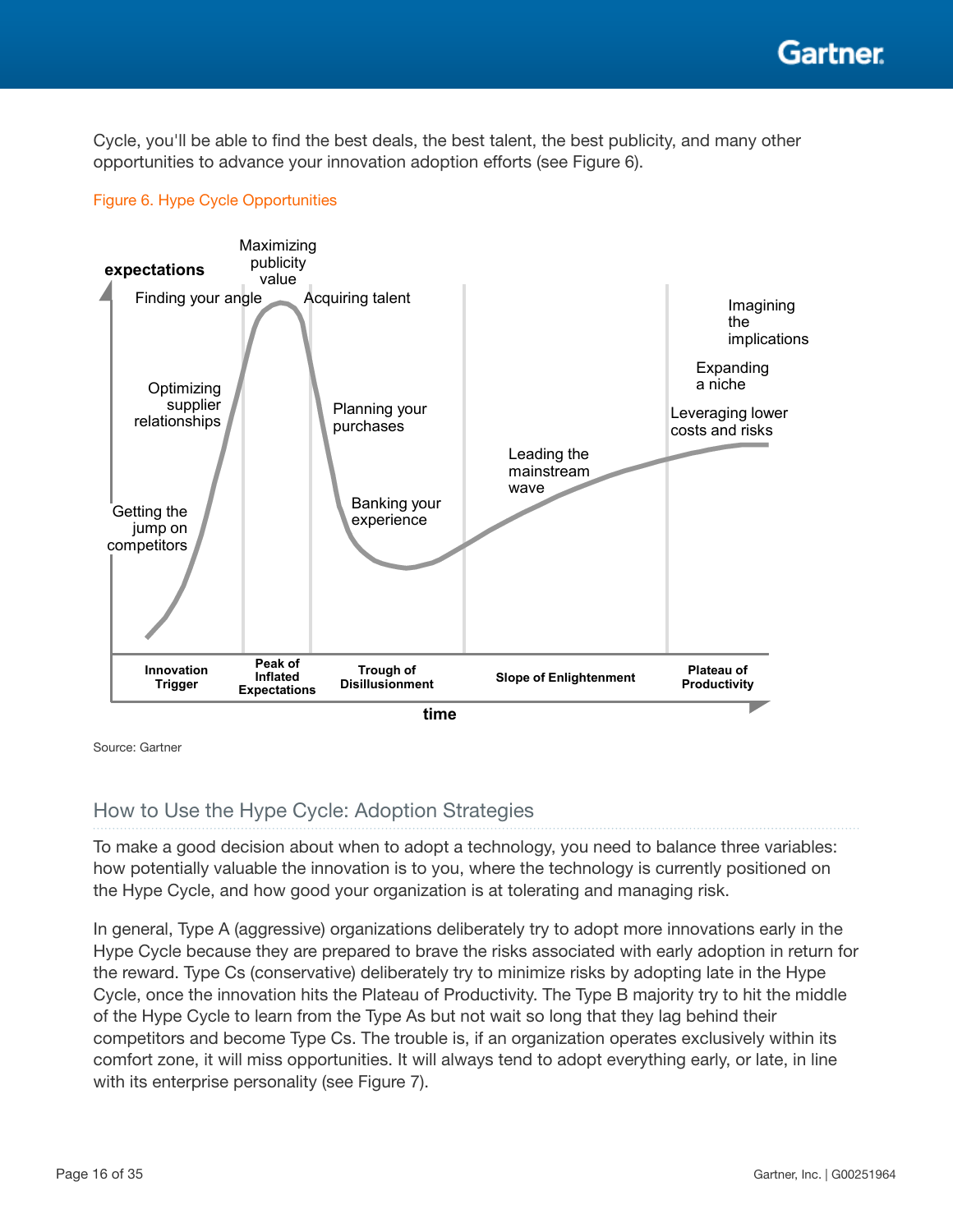<span id="page-16-0"></span>



### **expectations**

Source: Gartner

Organizations should recognize their risk comfort zones, but be prepared to step outside them depending on the strategic importance of an innovation. That is, they should aim to be *selectively aggressive*. For example, because of the additional risk, even Type A companies should be selectively aggressive regarding which technologies they adopt early, as not all technologies will be worth the risk. Conversely, Type B and Type C enterprises should consider adopting technologies early if the technologies contribute to key business objectives. Type B companies face a particular challenge in avoiding the "adopting too early" trap, as they are drawn out of their comfort zone by the lure of market hype and executive expectations (see Figure 8). Special care should be taken at extreme highs and lows of economic cycles when fiscal pressures compound the hype effect, such as a rush to e-business opportunity risk-taking in 2000 and overzealous high-risk offshoring in an attempt to lower costs in 2003.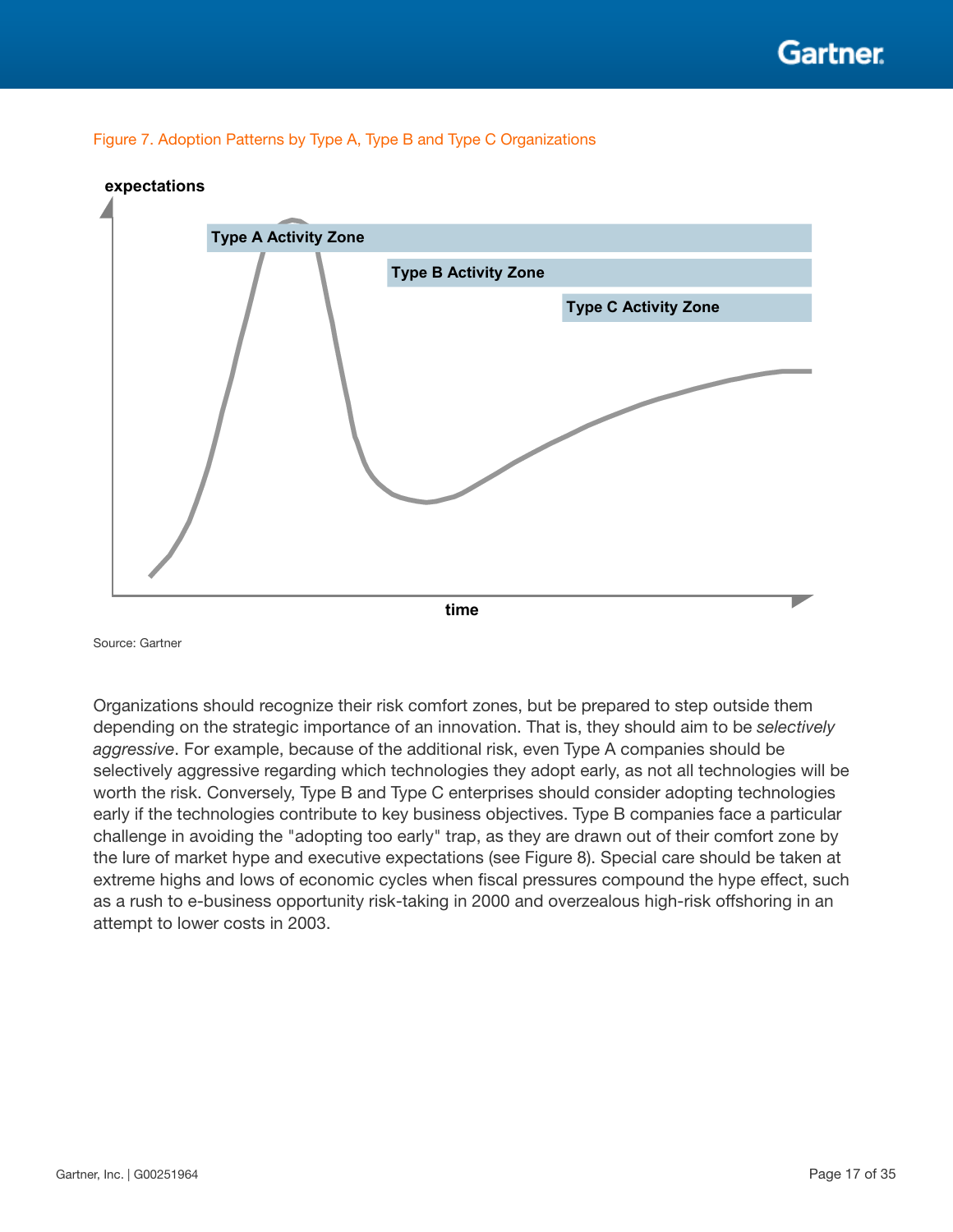#### <span id="page-17-0"></span>Figure 8. Type B Adoption Danger Zone



Source: Gartner

Some innovation leaders use Hype Cycles as a way to structure a discussion about their innovation candidates with their executives. One useful focusing mechanism is to divide the chart into two parts: pre- and post-trough (see Figure 9). For pre-trough technologies, the team asks itself, "What's here that we could be using?" — that is, where is it worthwhile for the organization to adopt aggressively, even if it is outside the organization's usual comfort level? For technologies positioned after the trough, the team asks, "What's here that we are not using?" In other words, what are they missing, and do they need to do something about it? The insight from these discussions can inform an organization's ranking and prioritization decisions.

For more details on best practices in the innovation adoption process, see "Strengthen the Three Pillars of Innovation in Your Organization: Purpose, People and Process."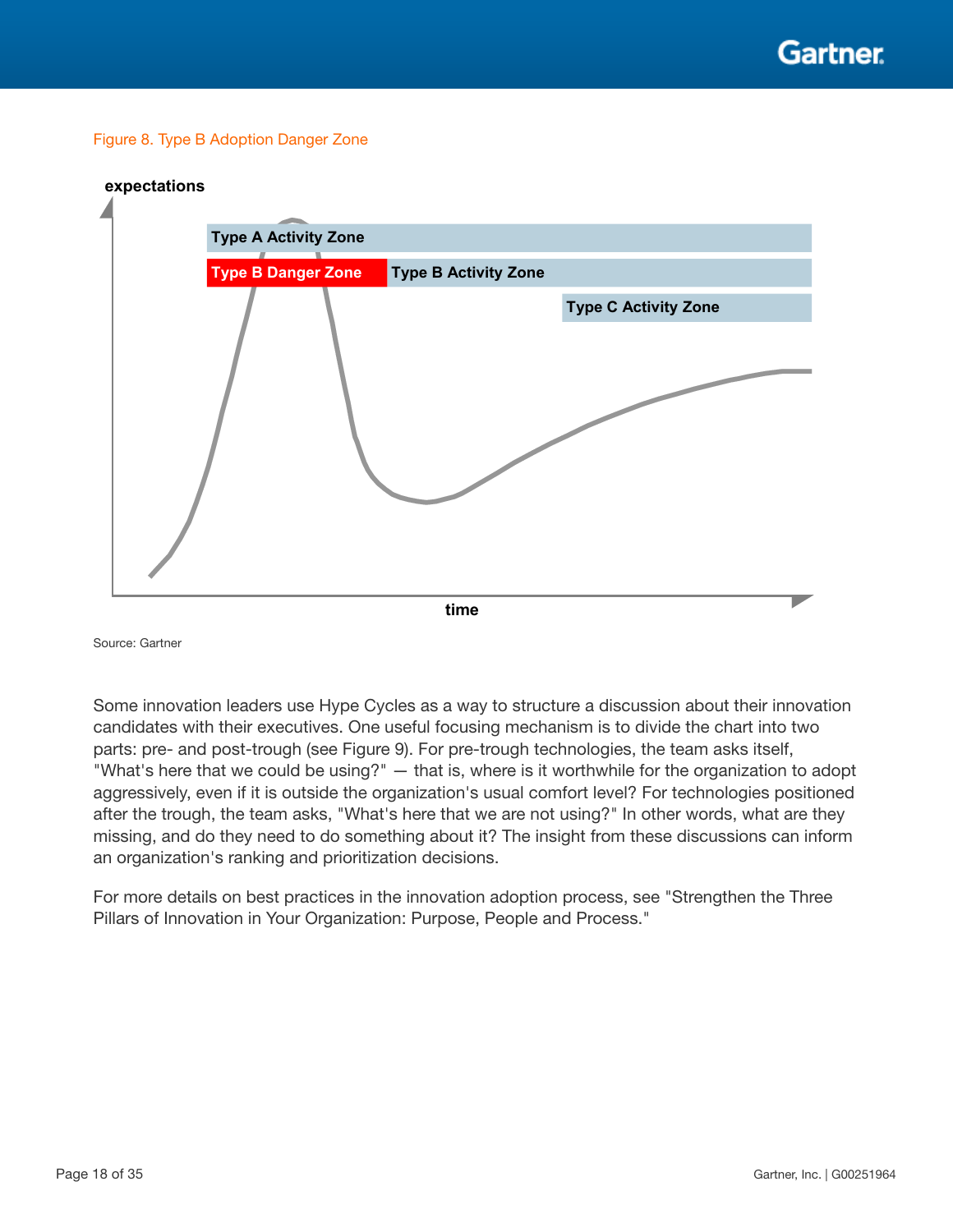**Gartner** 

#### <span id="page-18-0"></span>Figure 9. Key Hype Cycle Questions



Source: Gartner

## My Hype Cycle Toolkit

The Hype Cycle Toolkit (see "Toolkit: My Hype Cycle, 2016") is a planning tool based on Gartner's annual Hype Cycle research. It pulls into a single spreadsheet more than 1,900 technologies featured in the Hype Cycles published as part of the annual Special Report during July and August. Technology planners can filter, search and sort the spreadsheet entries to generate a shortlist of technologies for discussion in IT portfolio and strategic planning meetings. There is also a feature to auto-populate a custom Hype Cycle with technologies selected by the user.

Ways to take advantage of the My Hype Cycle Toolkit include:

- Filter the spreadsheet entries to generate a shortlist of technologies for discussion in IT portfolio and strategic planning meetings (for example, "Find me all the technologies that are transformational or high benefit, will reach the Plateau in less than five years and mention "customer" in the business impact areas field.")
- Search the spreadsheet for technologies relevant to specific initiatives for business partners.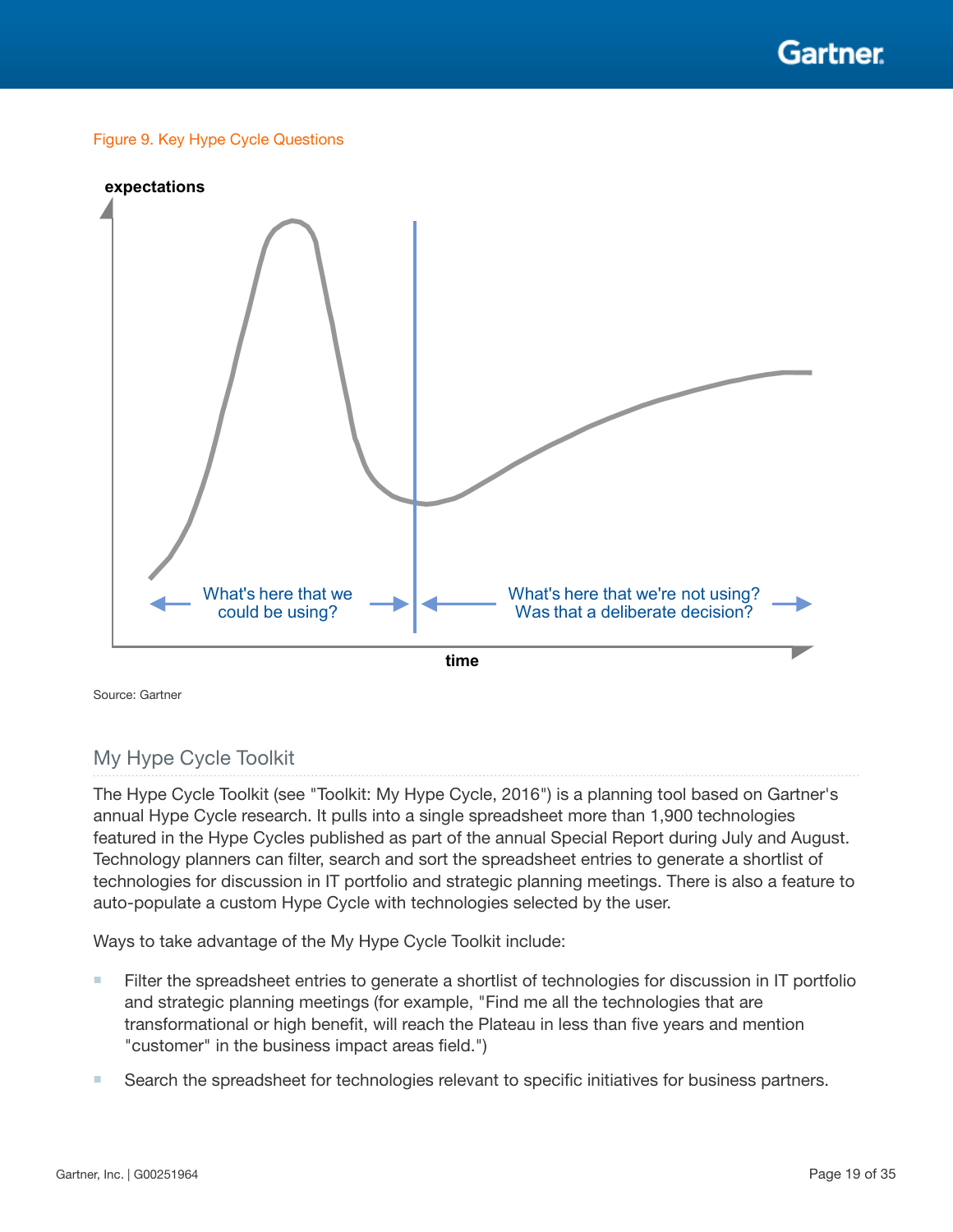

- <span id="page-19-0"></span>■ Keep the spreadsheet available as a resource for technology research and enterprise architecture planning (for example, looking up definitions or vendors).
- Create your own Hype Cycle of technologies that you are adopting or evaluating, to educate business or IT audiences about the peaks and troughs in expectations that they can anticipate as the technologies mature.
- Use the spreadsheet to drive creativity at IT or management off-site meetings: Select earlystage technologies (with maturity levels of "embryonic" or "emerging," or with a Hype Cycle position before the peak), and ask "Could this technology bring us a competitive advantage?"
- Use the spreadsheet as a risk reduction tool: Check through later-stage technologies to ensure that you do not inadvertently miss out on a key technology that is entering maturity, to avoid becoming out of step with the rest of the industry.

## The Priority Matrix

The Gartner Hype Cycle is widely used to provide a snapshot of a set of technologies in terms of their level of hype and their rate of maturation. The Hype Cycle is an excellent educational tool to show business and other executives the common pattern of excitement and subsequent disillusionment that inevitably accompanies new technology.

However, for internal planning and the prioritization of emerging technologies, technology planners must look beyond the hype and assess technology opportunities in terms of their relative impact on the enterprise. A useful graphical tool for presenting this information is the Priority Matrix (see Figure10). Hype Cycle reports contain a Priority Matrix for the same set of technologies featured on the Hype Cycle.

#### Figure 10. Priority Matrix

|                  | less than 2 years                                       | 2 to 5 years                                          | 5 to 10 years                             | more than 10 years                        |
|------------------|---------------------------------------------------------|-------------------------------------------------------|-------------------------------------------|-------------------------------------------|
| transformational | <b>Invest aggressively</b><br>if not already<br>adopted | <b>Conservative (Type</b><br>C) investment<br>profile | Moderate (Type B)<br>investment profile   | Aggressive (Type A)<br>investment profile |
| high             | <b>Conservative (Type</b><br>C) investment<br>profile   | Moderate (Type B)<br>investment profile               | Aggressive (Type A)<br>investment profile | Invest with caution                       |
| moderate         | Moderate (Type B)<br>investment profile                 | Aggressive (Type A)<br>investment profile             | Invest with caution                       | Invest with extreme<br>caution            |
| low              | Aggressive (Type A)<br>investment profile               | Invest with caution                                   | Invest with extreme<br>caution            | Invest with extreme<br>caution            |

# **benefit years to mainstream adoption**

Source: Gartner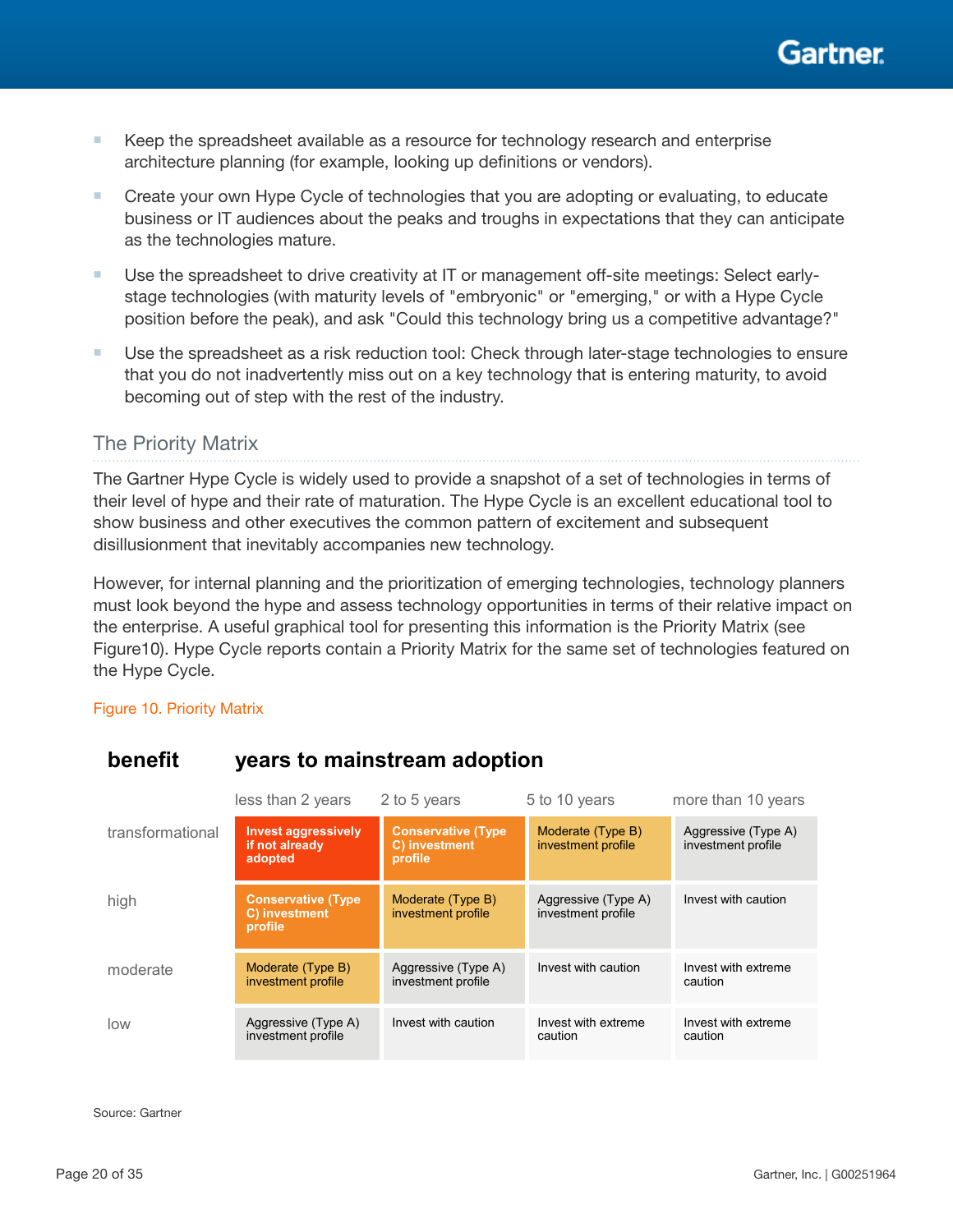

In the Priority Matrix, the vertical axis focuses on the potential benefit of the technology (rather than on the hype/expectation levels presented in the Hype Cycle). Options for the benefit rating are:

- **Transformational:** Enables new ways of doing business within and across industries that will result in major shifts in industry dynamics
- High: Enables new ways of performing horizontal or vertical processes that will result in significantly increased revenue or cost savings for an enterprise
- Moderate: Provides incremental improvements to established processes that will result in increased revenue or cost savings for an enterprise
- Low: Slightly improves processes (for example, improved user experience), but in a manner that will be difficult to translate into increased revenue or cost savings

The horizontal axis groups the technologies according to the same years-to-plateau-adoption rating used on the Hype Cycle. The years-to-plateau-adoption rating is a simple measure of risk based on the projected rate of maturation for a technology. If desired, a more complex risk rating could be derived from a combination of the market penetration and maturity ratings, the years-to-plateauadoption rating and position on the Hype Cycle, and other project-specific factors such as cost and level of organizational disruption. Note that technologies rated as "Obsolete Before Plateau" do not appear on the Priority Matrix.

High-priority investments are in the top left of the Priority Matrix, where the technologies will potentially have a high impact and have reached a reasonable level of maturity. Companies that are conservative in their technology adoption (Type C organizations) may limit their focus to this area. Companies that are more-aggressive technology adopters (Type A and Type B organizations) are likely already using technologies that will mature in less than two years. Therefore, they will probably want to evaluate technologies further to the right or lower on the Priority Matrix — for example, technologies that will not be in widespread use for at least five years, but that may provide a competitive edge in the interim.

As with the Hype Cycle position and the years-to-plateau-adoption assessment, Gartner analysts provide a subjective, peer-reviewed opinion on the most-appropriate benefit rating of each technology. The benefit rating assigned by Gartner reflects an average, cross-industry benefit. For industry-specific Hype Cycles, it reflects the average benefit within that industry. The potential benefit for a specific organization may vary considerably from this average perspective, so technology planners should be prepared to replace the average benefit rating with their own customized version for technologies in their portfolio.

There may also be some intercompany and interindustry variations on the horizontal years-toplateau-adoption axis  $-$  but typically to a lesser degree than on the benefit axis.

The value of the Priority Matrix lies in focusing the discussion on where a company should target its evaluation of emerging technologies. In particular, it is a useful framework for:

■ Making explicit judgments about the potential benefits of a technology in a company.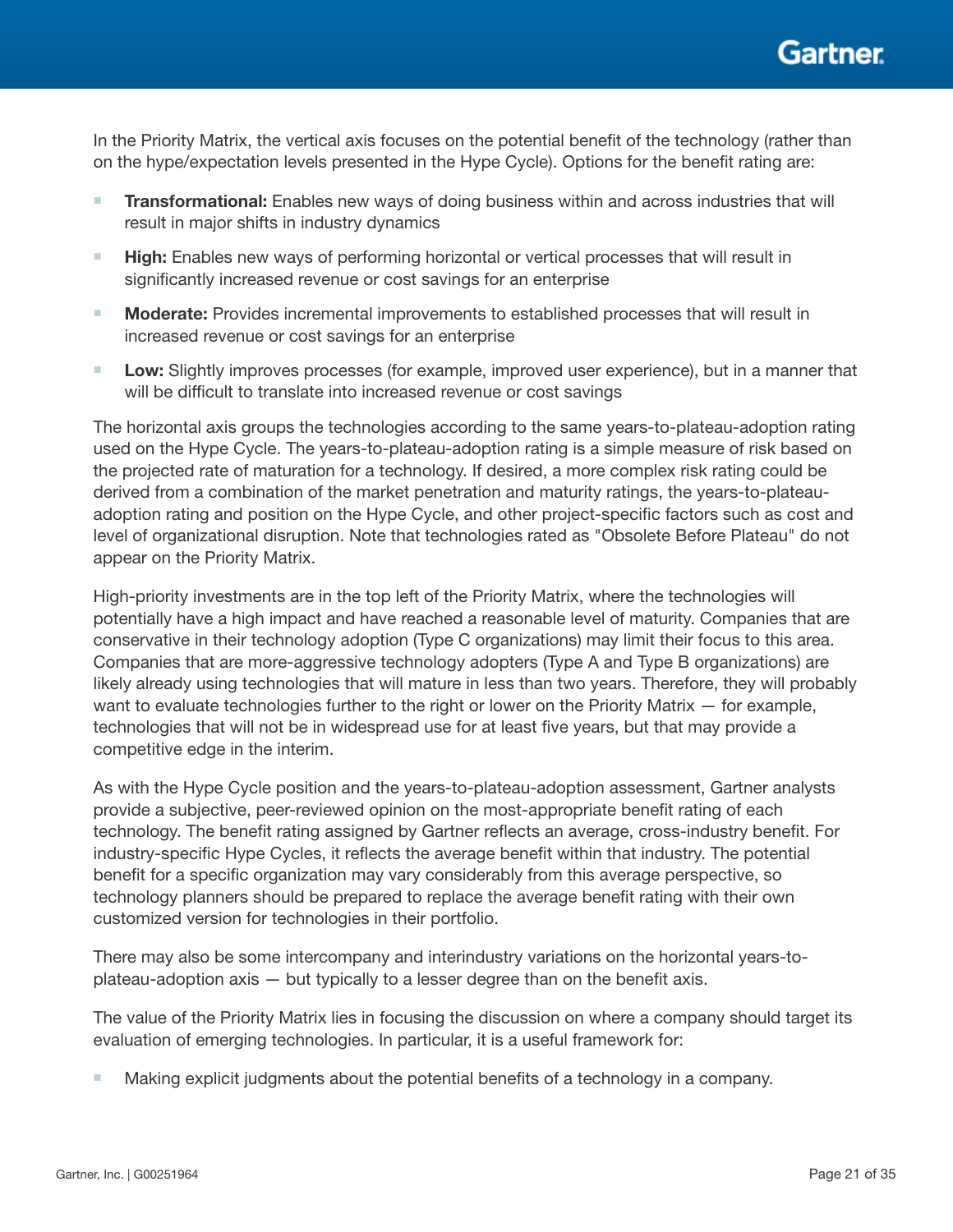

<span id="page-21-0"></span>■ Defending against personality-driven investment decisions, whereby an influential individual champions a technology or project that may not be the best investment for the company. The Priority Matrix lets technology planners show how the proposed technology compares with other candidates in terms of relative benefit and risk.

# Other Hype Cycle Fields

In addition to the data points used to create the Hype Cycle and Priority Matrix graphics, Gartner Hype Cycle reports contain descriptions of each technology on the Hype Cycle, including the technology's definition, a justification for its positioning, its business impact areas, user advice and selected vendors (which are examples, not a comprehensive listing). It also includes two other rating-style descriptions — maturity and market penetration.

## Maturity Rating

Table 1 shows the options for the maturity rating, although mature mainstream, legacy and obsolete technologies are not typically included on the Hype Cycle.

| <b>Maturity Level</b> | <b>Status</b>                                                                                                                                                                                        |
|-----------------------|------------------------------------------------------------------------------------------------------------------------------------------------------------------------------------------------------|
| Embryonic             | In labs                                                                                                                                                                                              |
| Emerging              | Commercialization by vendors<br>Pilots and deployments by industry leaders                                                                                                                           |
| Adolescent            | Evolving technology capabilities, methodologies, and associated infrastructure and ecosystems<br>Adoption levels typically between 5% and 20% of target audience                                     |
| Early mainstream      | Technology is proven and value is relatively predictable in many, but not all, environments<br>Capabilities continue to evolve<br>Adoption level typically ranges from 20% to 50% of target audience |
| Mature mainstream     | Proven technology with well-understood value proposition<br>Technology is commoditized; not much evolution in vendors or capabilities<br>Adoption levels above 50%                                   |
| Legacy                | Still functional, but not appropriate for new developments<br>Vendors focus on maintenance revenue<br>Cost of migration constrains replacement                                                       |
| Obsolete              | Used/resale/maintenance markets only                                                                                                                                                                 |

### Table 1. Maturity Levels

Source: Gartner

## Market Penetration

Ranges for the market penetration, which refers to current penetration as a percentage of the anticipated target market, are: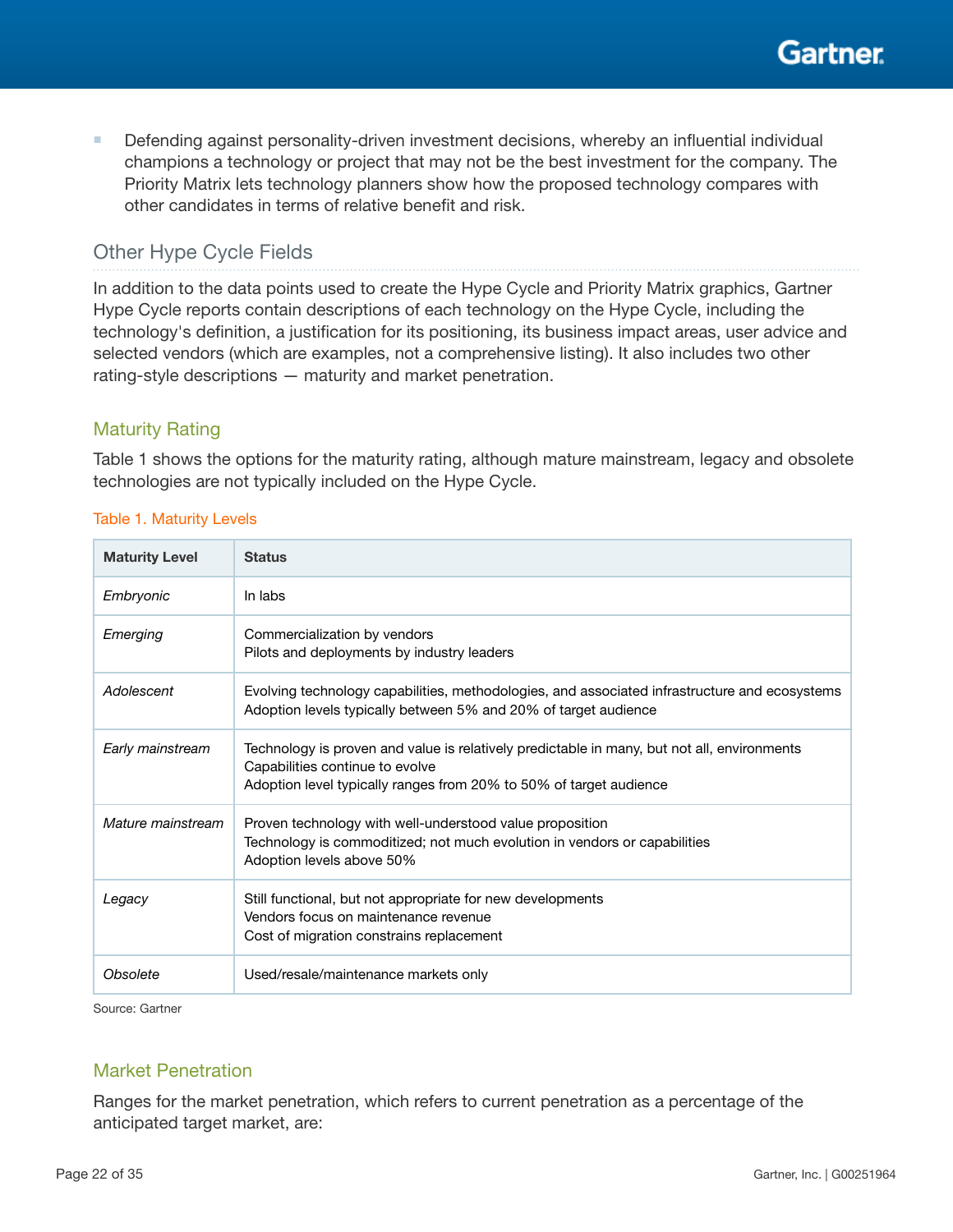- Less than 1% of target audience
- 1% to 5% of target audience
- 5% to 20% of target audience
- 20% to 50% of target audience
- More than 50% of target audience

For some technologies, assessing the market penetration is relatively straightforward. For a mobile phone, for example, the percentage of the population that owns one would be a simple measure of progress. However, there are a number of complicating factors in arriving at a figure for market penetration, including:

- **Estimating the ultimate penetration level:** At the dawn of an innovation, the projected target market may be wildly misjudged. When mobile phones were first commercialized in 1984 at a price around \$4,000, the target market might have been viewed as "all mobile business executives." More ambitiously, some may have hypothesized that, one day, every person in a country might have a mobile phone and that would be the maximum extent of the market. Some might also anticipate the amount of use based on substituting half, or even all, of the existing landline telephony minutes consumed per person at that time. Nobody would have forecast the volume of minutes consumed today, the time spent using the device for other things (such as game playing) or that the total number of active handsets would commonly exceed 100% of the population. Realistically, for the purposes of Hype Cycle research, the anticipated target market is likely to be the saturation that analysts expect in a 10- to 20-year horizon (as opposed to a 20- to 50-year horizon).
- Determining when an individual has "adopted" a technology: If a user has joined a socialnetworking site but only visited twice in the past year, should that be viewed as having "adopted" social networking in determining the current penetration? In general, we would regard a technology as adopted only if it is used regularly.
- Determining when an organization has "adopted" a technology: Organizational adoption is complicated by the distinction between an organization's acquisition of a technology, and the extent of its use within the organization. Since any given technology or discipline might penetrate deeply in a small number of organizations — or, conversely, may penetrate only slightly in a large number of organizations — the percentage of organizations using a given technology or discipline does not necessarily equate to the number of actual current users (for example, as measured by seats or copies of software) as a percentage of all future users. The penetration level must consider the number of copies or seats of a technology deployed and used regularly within the enterprise. This issue will be compounded by the proliferation of cloud and SaaS models.
- Determining the appropriate measure of granularity for adoption: For some technologies, the "target user base" within the organization is not individual users, but development teams (for example, reusing SOA across a large enterprise) or whole business units (for example, opting into a master data management strategy). For these more-complex organizational innovations,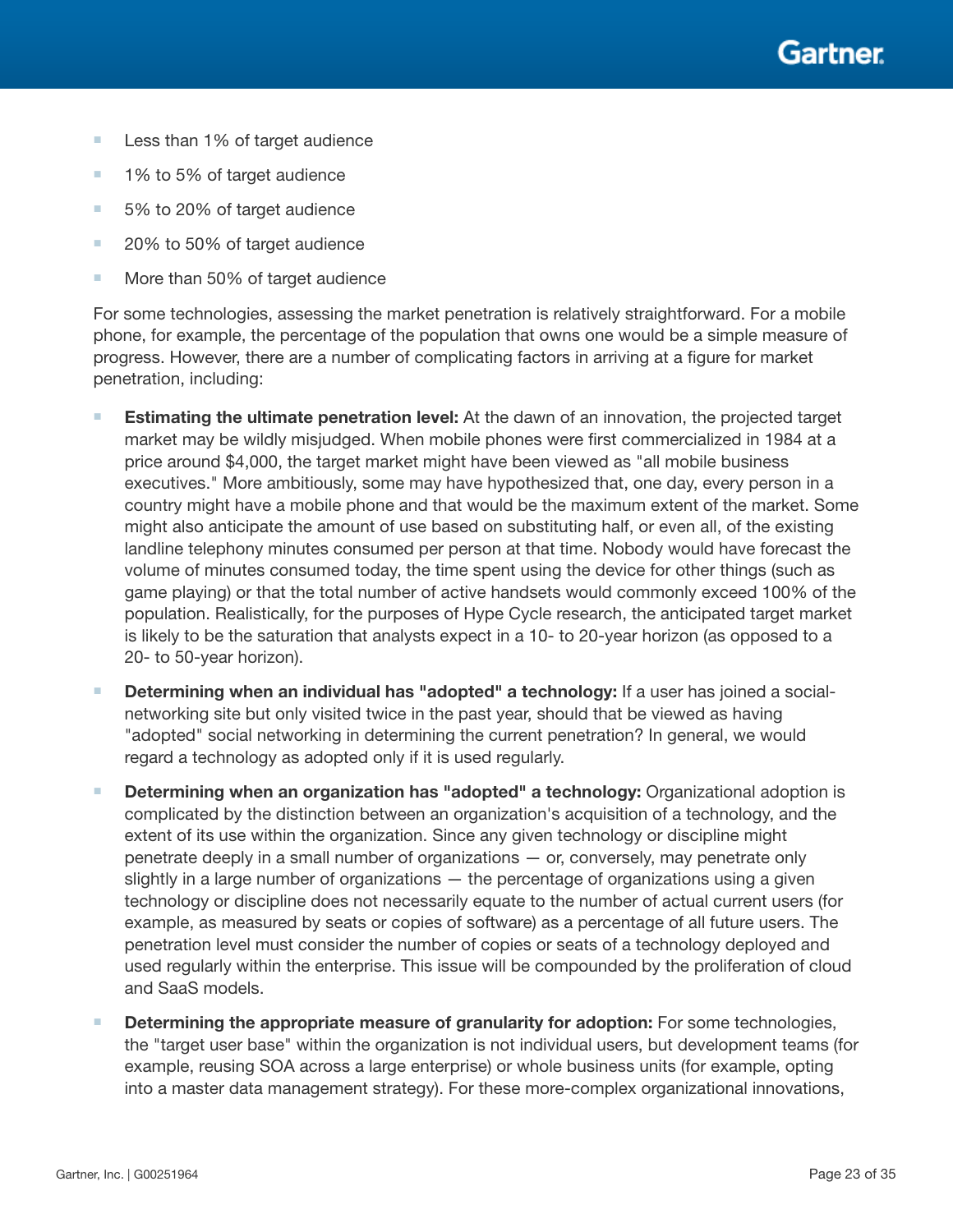<span id="page-23-0"></span>the measure of progress is harder still to ascertain as it involves the scope of adoption. Using SOA in a couple of small projects is not the same as full-scale adoption of SOA as an enterprise standard. Deploying one function in a CRM suite is not the same as rolling out a customercentric corporate strategy. For complex technologies and innovations, the measure of current penetration needs to consider the level of sophistication of current deployments versus what is possible in the midterm to long term.

To stay true to standard industry definitions of market penetration, the default measure for Hype Cycle market penetration is the percentage of "number of copies/seats" acquired to date and used by customers versus the "number of copies/seats" that can be reasonably expected to be deployed across the life of the technology or discipline. Market penetration levels for each technology are reviewed with each update to reflect changes in adoption and addressable market. In cases where the addressable market grows significantly, our assessment of market penetration may be revised downward.

In some cases, the more relevant statistic is the raw percentage of organizations that have adopted a given technology or discipline, without regard for the level of internal penetration. In these cases, the percentage of adopting organizations is used instead of true market penetration, and explained in the justification or business impact sections of the technology's description.

## Correspondence Between Hype Cycle Fields

The expected correspondence between the various fields of a technology is shown in Table 2. There may be exceptions to this typical pattern, for example when a technology is mature but not well penetrated (i.e., stuck as a niche technology), or when a technology is very slow moving so is climbing the slope but is still more than five years to the plateau. Such exceptions are explained in the "Position and Adoption Speed Justification" descriptions.

| <b>Hype Cycle</b><br><b>Section</b> | <b>Maturity Level</b>                                     | <b>Time to Plateau</b>                                             | Market Penetration as % of Target<br><b>Audience</b>                               |
|-------------------------------------|-----------------------------------------------------------|--------------------------------------------------------------------|------------------------------------------------------------------------------------|
| On the Rise                         | Embryonic or                                              | More than 10 years or Five to                                      | Less than 1% of target audience or 1% to                                           |
|                                     | Emerging                                                  | 10 years                                                           | 5% of target audience                                                              |
| At the Peak                         | Emerging or                                               | More than 10 years or Five to                                      | 1% to 5% of target audience or 5% to                                               |
|                                     | Adolescent                                                | 10 years or Two to five years                                      | 20% of target audience                                                             |
| Sliding Into the<br>Trough          | Emerging or<br>Adolescent                                 | Five to 10 years or Two to<br>five years or Less than two<br>years | 1% to 5% of target audience or 5% to<br>20% of target audience                     |
| Climbing the                        | Adolescent or Early                                       | Two to five years or Less                                          | 5% to 20% of target audience or 20% to                                             |
| Slope                               | Mainstream                                                | than two years                                                     | 50% of target audience                                                             |
| Entering the<br>Plateau             | Early Mainstream or<br>Mature Mainstream<br>(rarely used) | Less than two years                                                | 20% to 50% of target audience or More<br>than 50% of target audience (rarely used) |

## Table 2. Typical Correspondence Between Hype Cycle Technology Fields

Source: Gartner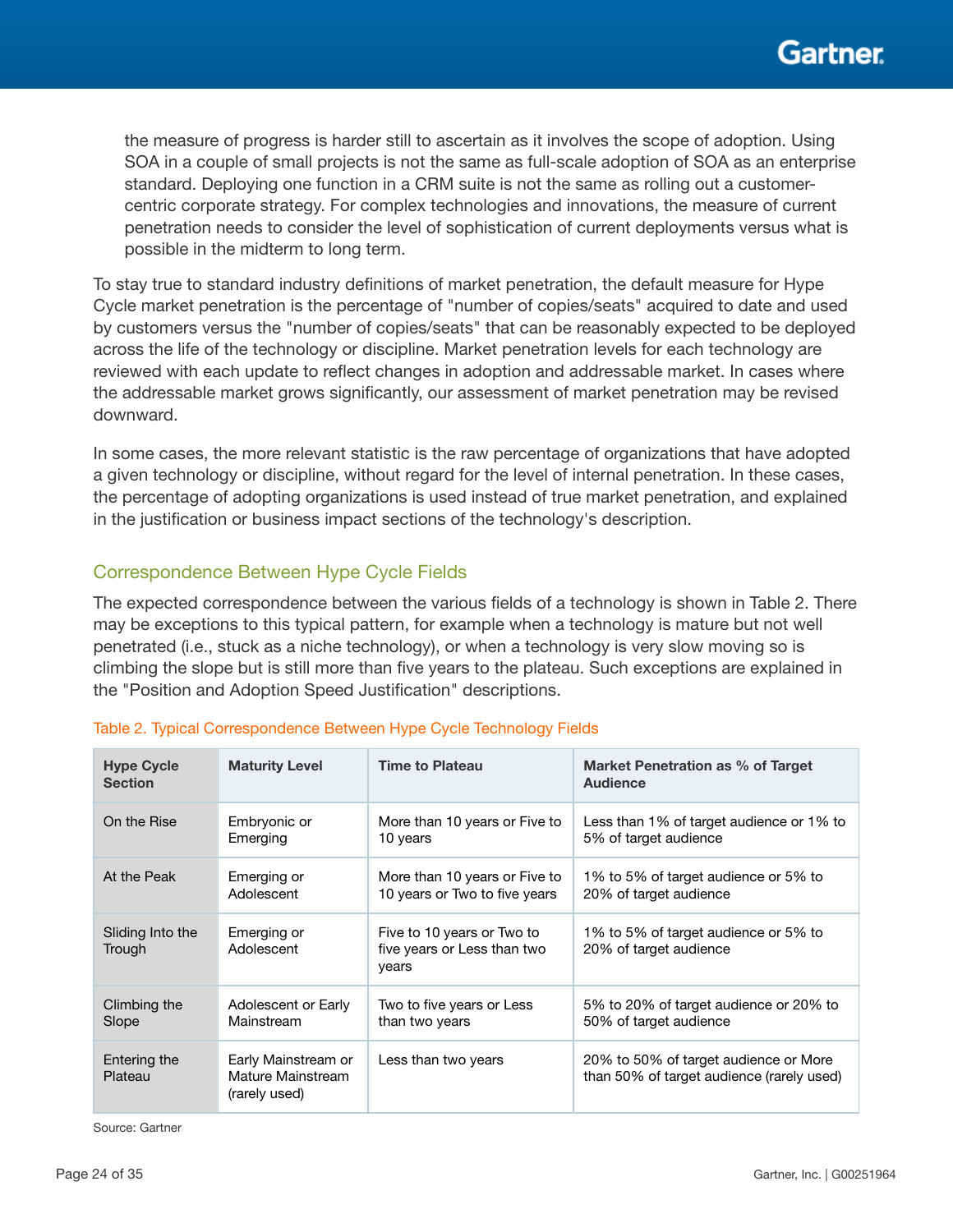

# <span id="page-24-0"></span>Hype Cycle Q&A

## Does the Hype Cycle apply to IT only or does it work for surgical treatment/politics/bio-fuels/ management techniques/love?

The Hype Cycle was derived in technology observation, but works for many situations where the following conditions are true:

- There is an "innovation" to be transferred and translated into use.
- There is an open discourse market of adopters for that innovation.
- The innovation cannot be "right the first time," but must be modified, engineered and have evolved through application use and learning by that market.

We have found many examples of where people outside of Gartner have applied the Hype Cycle to non-IT topics such as nanotechnology, medicine and food products. Political commentators even created a Sarah Palin Hype Cycle in the 2008 election campaign (see [http://blogs.gartner.com/](http://blogs.gartner.com/hypecyclebook/2008/09/17/hype-hype-everywhere/) [hypecyclebook/2008/09/17/hype-hype-everywhere/\)](http://blogs.gartner.com/hypecyclebook/2008/09/17/hype-hype-everywhere/). Gartner has also created Hype Cycles in nontechnology- centric areas such as sustainability (see "Hype Cycle for Sustainability, 2016") and business trends (see "Hype Cycle for Digital Marketing and Advertising, 2016"). However, it does not apply to pure fashion or fads, which tend to just trend up and down, with nothing — no artifact, core idea, talent or other value — to pull the fad out of the trough and on to eventual productivity. As for love, the authors have had more than one client comment that the Hype Cycle applies perfectly to their personal relationships.

#### Why is it called the Hype Cycle, when it's not a true cycle, just a curve?

The actual shape of each Hype Cycle is a dampened wave, not a cycle, in that it doesn't have a loop backward like a true cycle would. This is because it is not the technologies themselves that loop around and around. They progress inexorably toward maturity (or obsolescence), albeit at a slower pace than we want or expect. The cycle itself relates to the behavior of people. As individuals, as members of organizations, as marketplaces and as industries, we go round and round a cycle of enthusiasm and disillusionment with each new technology or trend.

#### Is the Hype Cycle based on empirical science?

The Hype Cycle is a structured, qualitative analytical tool. There is no single measure for "expectations" (the y-axis variable), although evidence, such as surveys, and forecasts used by our analysts to help establish positions can be useful. The Hype Cycle is not a mechanically derived quantitative chart. It does involve expert judgment. Its strength lies in combining evidence data and highly experienced human judgment. The Hype Cycle is a working management decision tool, not an academic endeavor, though we welcome third-party research that further evolves the model and guidance on related adoption decisions.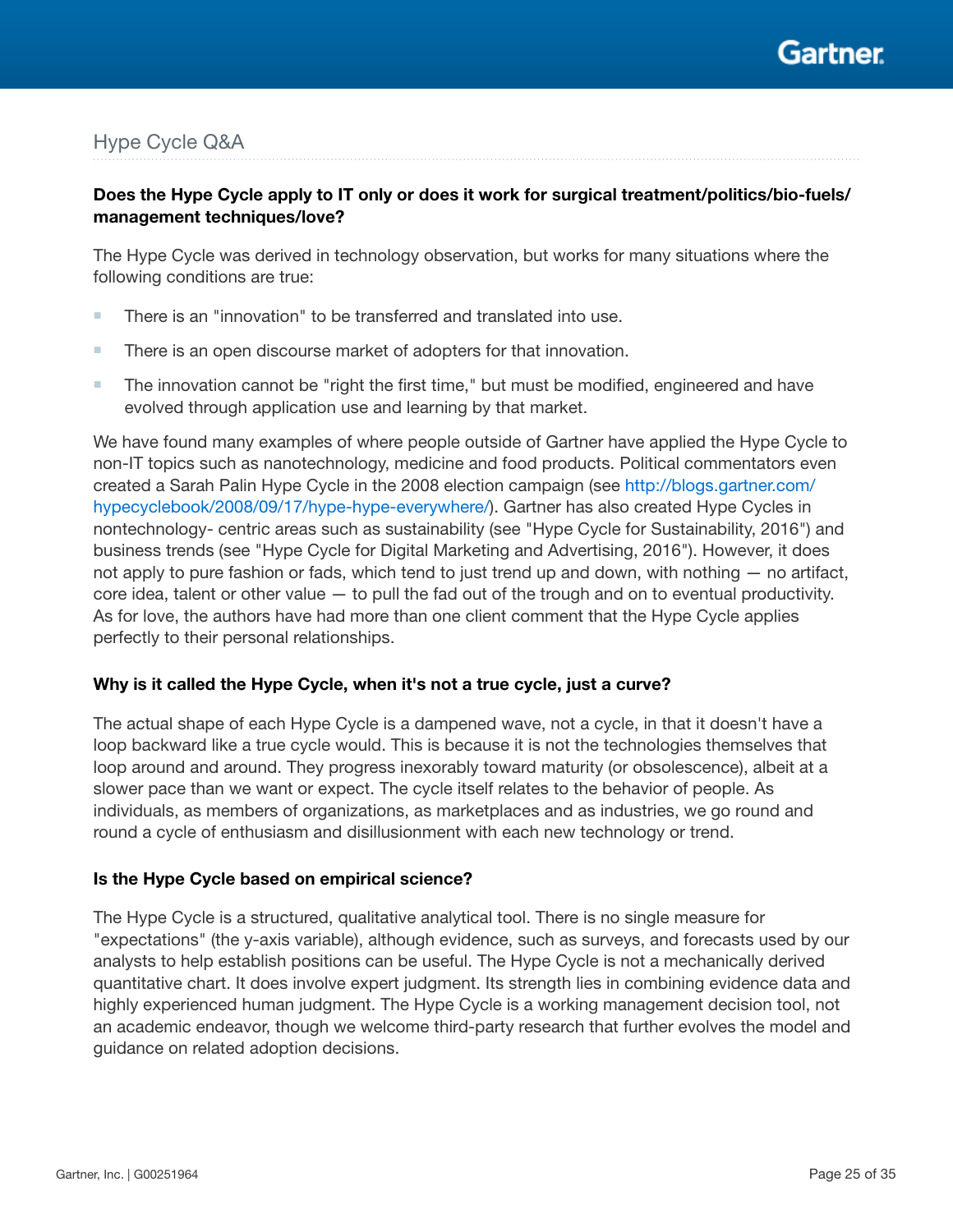

### Is the Hype Cycle the same as Geoffrey Moore's "Crossing the Chasm"?

The Trough of Disillusionment coincides with the "chasm" in Geoffrey Moore's classic book on technology marketing, "Crossing the Chasm: Marketing and Selling Disruptive Products to Mainstream Customers." During this stage, vendors need to increase product adoption from a few early adopters to a majority of enterprises to begin the climb up the Slope of Enlightenment. The Chasm model does not have the equivalent of the Peak of Inflated Expectations, as the vertical axis of the chasm represents adoption levels, as described in Everett Rogers' "Diffusion of Innovation" book, rather than expectations. We view Moore's Chasm work and the Hype Cycle as analytic yin and yang. The Chasm is written from the innovation originator (vendor) perspective, while the Hype Cycle takes the innovation adopter (buyer) point of view. The main management issues and key decisions faced by each side are different.

#### Does everything take the same time to pass through the Hype Cycle?

No, and people often misunderstand this by skim reading, or seeing the Hype Cycle republished on the Web without its supporting key. We show each item taking a different time to plateau. You may notice there is no fixed timeline on the chart. If you fixed the timeline on the x-axis, disparate technologies could not be compared, specifically because they do move, although at different rates. We occasionally publish a Hype Cycle for a single technology or concept with a fixed dateline (for example, see "Emerging Trend: The E-Book's Day Is Finally Ready to Dawn" and "Meeting the Information Needs of the Chief Innovation Officer in 2023").

#### Do things go around the Hype Cycle several times?

In most cases, no. On a very few occasions, over a very long period, there may be more than one Hype Cycle iteration as a technology seems to cycle between the Peak and the Trough. We refer to these as "Phoenix technologies." Agents are a prime example of a Phoenix technology. Agent technology is embedded in certain product classes that have matured (for example, network management and comparison shopping), but there are many other capabilities and interpretations of agent functionality that re-emerge year after year. In this case, the individual applications move through the Hype Cycle, while the higher-level concept seems to cycle.

#### Do things fall off the Hype Cycle?

If innovations are tracked at the level of capabilities, rather than specific ways of delivering the capability, then very little "falls off" the Hype Cycle. Failure typically occurs where there are multiple ways to deliver the same capability or benefit. For example, broadband connectivity has made its way through the Hype Cycle over the past decade, but some of the techniques to deliver the capability (e.g., ISDN and broadband over power lines) have fallen off the Hype Cycle along the way, while others (cable modem and DSL) have reached maturity. The actual capabilities  $-$  broadband, speech recognition, biometrics and videoconferencing, for example — do not fall off the cycle, whereas specific techniques, protocols, operating systems, products and devices may be supplanted by alternatives. Obsolescence before the plateau is most common in the area of telecommunications and standards, but, overall, true obsolescence (rather than just renaming or becoming embedded in a broader technology) is relatively rare on the Hype Cycle.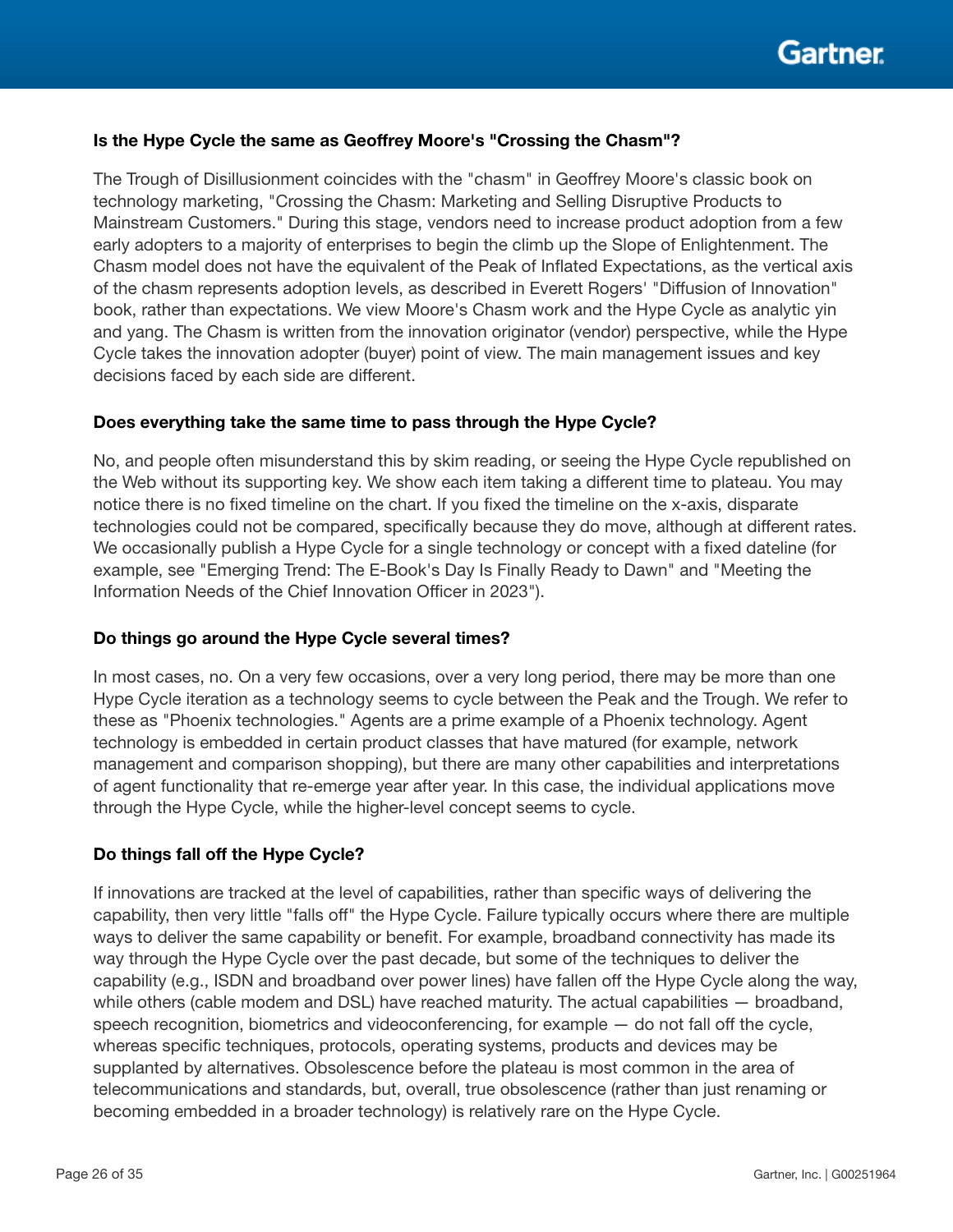

When technologies are removed from a Hype Cycle for one of the reasons described above, an explanation is given in the "Off the Hype Cycle" section of the Hype Cycle report.

## Do companies and products follow the Hype Cycle?

Occasionally, and under very specific conditions, the fortunes of one company can follow the Hype Cycle. As an example, for Amazon's first eight years, its stock price followed a perfect Hype Cycle curve. For this to happen, the company needs to be associated with just a single innovation.

However, it is not usually helpful to use the Hype Cycle this way. We typically use the Hype Cycle to track technologies at the "class of products" level, rather than at the level of individual products and companies, so you'll see "cloud computing" on a Gartner Hype Cycle rather than "Amazon S3." Sometimes a single vendor becomes so synonymous with a new capability that coming up with a generic description feels like an unnatural act. Most people identify with "YouTube" more than "consumer-generated media" and "Twitter" remains more recognizable than "microblogging," even as the capability becomes embedded in other social networking tools. However, in general, the capability level, rather than a specific company, product or service, is a more useful way to track and evaluate a technology.

### Can a technology be at different points on the Hype Cycle in different geographies?

Yes. Gartner creates industry-specific and region-specific Hype Cycles to show that some technologies are more important, and may be at different positions or in different industries or geographic regions. There may be some industries and regions where technologies are generally further behind or ahead than the general position, but in most cases the variation is more specific than that. For example, even though technology adoption may be lagging in many emerging economies, mobile peer-to-peer payments are much further ahead than in developed nations because of the lack of alternative infrastructure for centralized banking.

## How do the Hype Cycle and Priority Matrix relate to Magic Quadrants and Market Clocks?

The Hype Cycle and Priority Matrix are two of several graphical tools that Gartner uses to assess technologies and innovations:

- Magic Quadrants: Some Hype Cycle entries are also associated with a Magic Quadrant or MarketScope that provides detailed analysis of the technology's marketplace. Clients use Magic Quadrants as a first step to understanding the technology providers they might consider for a specific investment opportunity. Magic Quadrants provide a graphical competitive positioning of four types of technology providers, where market growth is high and provider differentiation is distinct: leaders, visionaries, niche players and challengers.
- IT Market Clock: Hype Cycles track the expectations of technologies from their emergence through early maturity. IT Market Clocks highlight the market progress of IT assets from the first time they can be used to when they must be retired. Both models depict "relative time," and the two overlap, although the coverage of the IT Market Clock is longer. The IT Market Clock is complementary to Gartner's Hype Cycle methodology and fullls a separate objective. In simple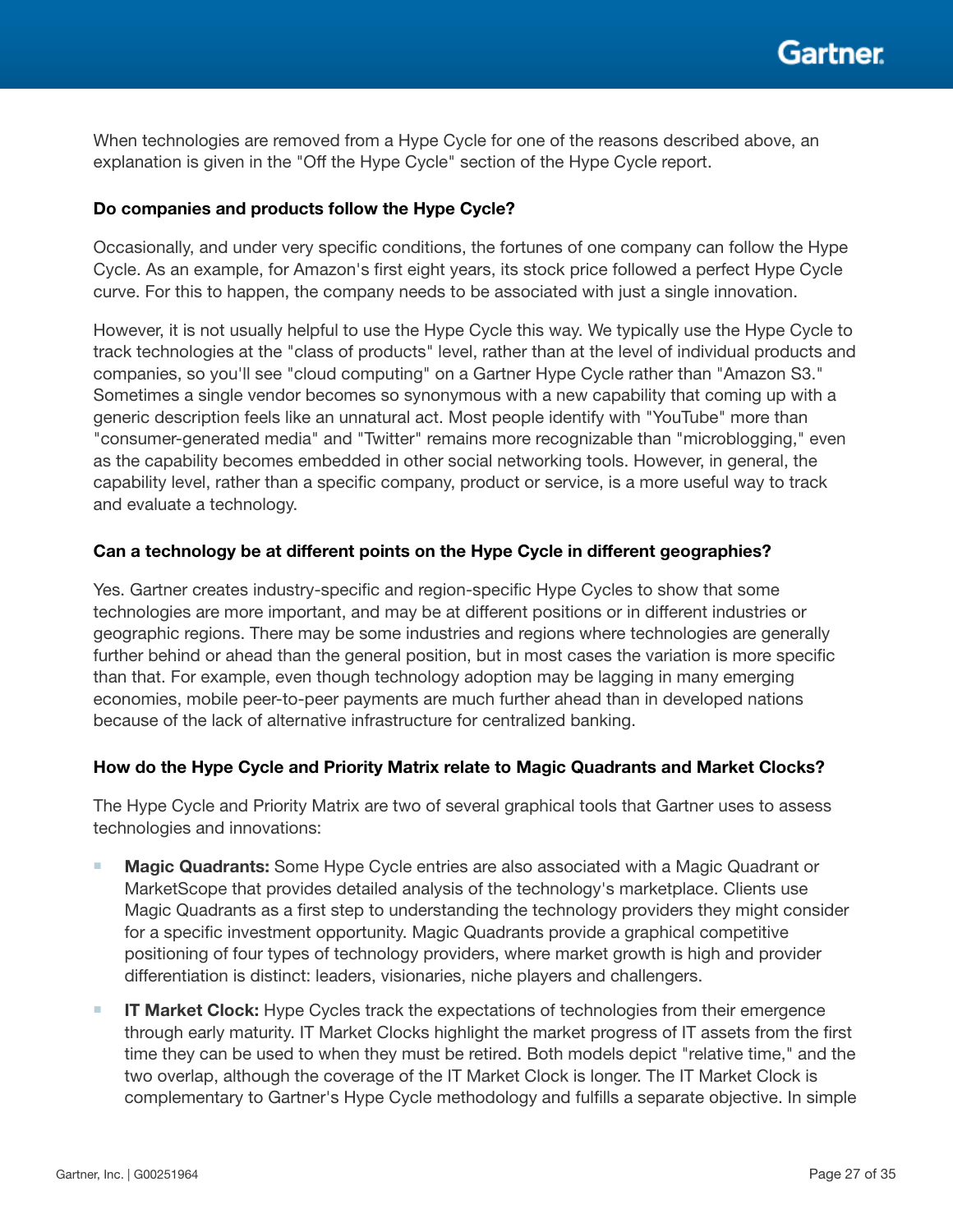

terms, the Hype Cycle supports "technology hunting" decisions about technology adoption, while the IT Market Clock supports "farming" decisions for assets already in use. Many technologies that move off Gartner Hype Cycles when mature will continue to be represented as assets on IT Market Clocks as they progress through their useful market lives.

### Has the Hype Cycle accelerated since you first published it?

A question we get quite frequently is whether the Hype Cycle has "sped up" since we first introduced it in 1995. At the heart of this question is a feeling that the pace of innovation has accelerated and that we are being hit with new technologies at an ever-increasing rate.

When we look at the velocity that innovations are moving through the Hype Cycle, there is one type of innovation that does seem to move at a much higher speed. These are the innovations that arise from the consumer Web world, in particular those that involve collaboration and social networking. These technologies, as typified by YouTube, Facebook and Twitter, seem to launch fully formed and move rapidly from the early adopters to the Peak of Inflated Expectations, often in less than a year. There is still some inevitable disillusionment as individuals figure out how to manage a new source of potential information overload, and companies scratch their heads about finding the business value. For corporate adoption in particular, it may still take several years for the innovation to move from the Peak to the Plateau of Productivity. But overall, the path is distinctly more rapid than a traditional, multidecade Hype Cycle.

The feature that distinguishes these technologies is that they are born not from years of visible, documented laboratory R&D, but from the viral melting pot of the Web. For every Facebook and Twitter, a thousand similar ideas were also launched that didn't have quite the right set of features, or the right interface, to rise above the crowd. Once the next viral site emerges, it has already won a Darwinian battle and is ready for broader adoption.

Outside of this class of technology, it seems that in most cases the overall speed through the Hype Cycle hasn't increased. Some of the innovations that are currently at the peak — such as 3D Printing — have already been in the labs for decades. In particular, technologies that involve fundamental hardware advances, such as a new type of display or networking capability, tend to have a long period of laboratory fermentation. Overall, the pace varies considerably. Podcasting took only three or four years to completely traverse the Hype Cycle, but mobile commerce has taken 15 years so far and probably has another five years or more to go.

Going forward, we are likely to see a growing proportion of innovations arising in the consumer world, particularly with the growth of platforms and app stores that encourage and reward a broad set of innovators. It will be important to track these sources as well as traditional labs and vendors. But the Hype Cycle still seems to be holding up as a pattern that reflects our attitudes to most types of innovation. Perhaps what is accelerating is not so much the pace of innovation itself, but rather society's splintering levels of attention, causing us to cycle more rapidly between our peaks of enthusiasm for each next new thing.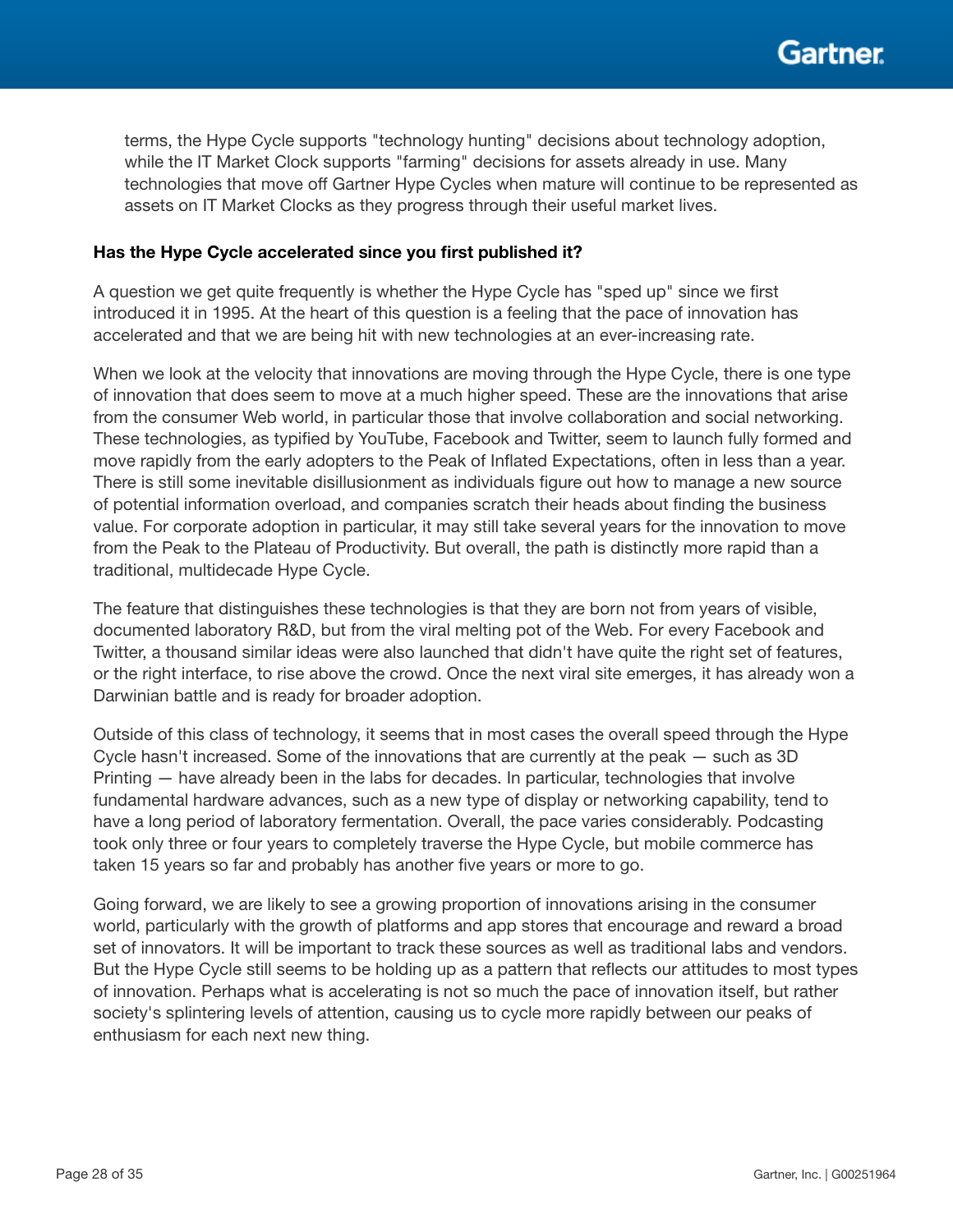

## <span id="page-28-0"></span>Hype Cycle Speed

It usually takes years for a technology to traverse the Hype Cycle — some technologies may take decades. Normal technologies with relatively few inhibitors usually traverse the Hype Cycle in five to eight years. Those that move faster are referred to as "fast track"; those that progress particularly slowly are called "long fuse."

## Fast Track

Fast-track technologies go through the Hype Cycle within two to four years. This occurs when the maturity curve inflects early in the life cycle of a technology (see Figure 11).

### Figure 11. Fast-Track Hype Cycle



Source: Gartner

Many examples of fast-track technologies are innovations that arise from the consumer Web world. The move from consumer technology to the more-demanding constraints of the enterprise (with respect to security, compliance, retention and more) is usually the cause of the trough in these cases.

Fast-track technology indicators include:

- High value
- Simplicity of use by organizations and users
- Observability of others using the technology, which encourages viral adoption
- Several strong vendors that support the technology
- Use of the current infrastructure
- Rapid transition from consumer to corporate use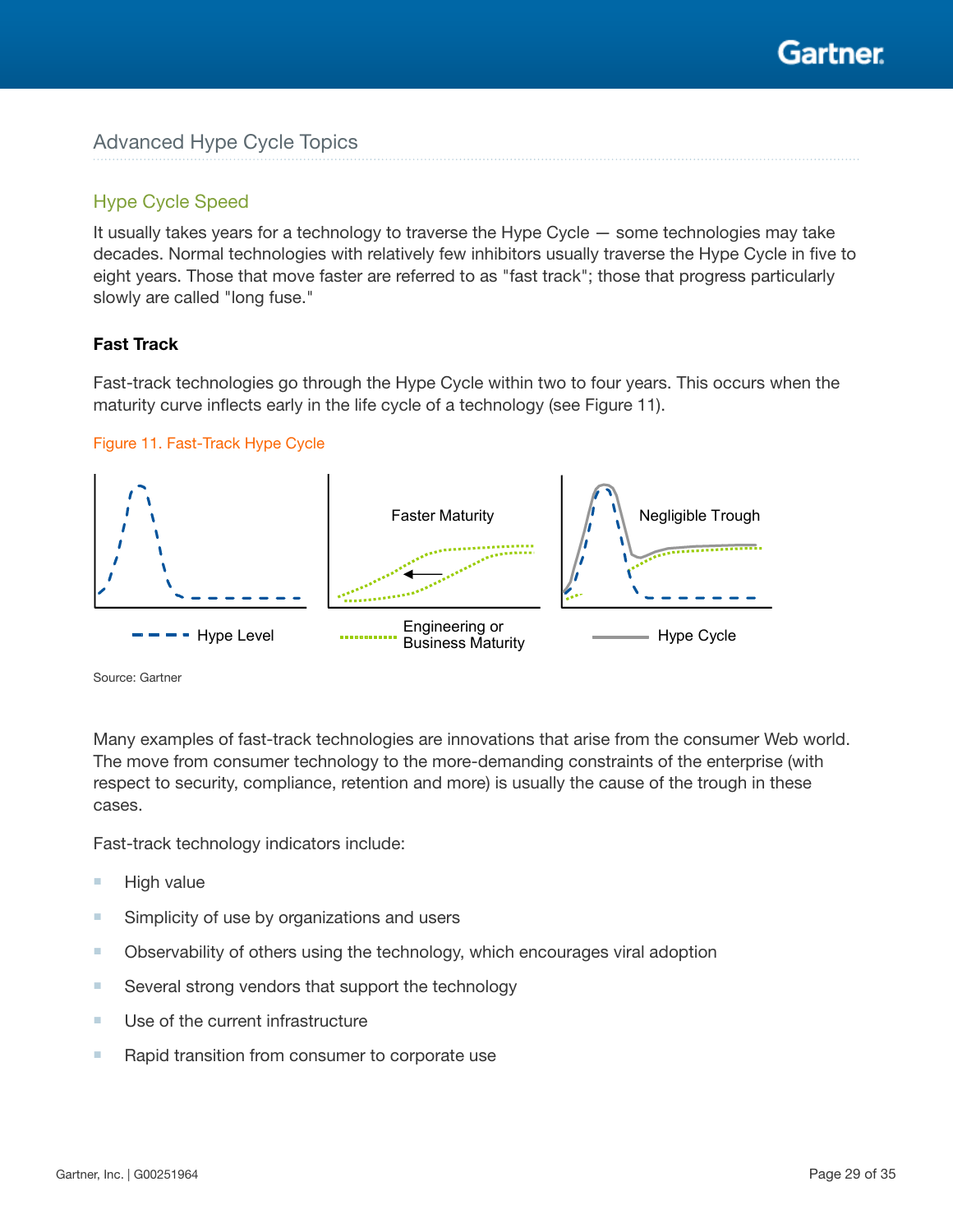## <span id="page-29-0"></span>Long Fuse

Long-fuse technologies spend a longer-than-average time in the Trough of Disillusionment, resulting in a slower overall traversal of the Hype Cycle — sometimes as long as one or two decades (see Figure12). For example, PDAs were in the Trough of Disillusionment for several years after the Apple Newton, until the PalmPilot was launched and firmly established a viable new class of device. Another example is object orientation, which took 10 to 15 years to migrate from academia and other research organizations to become a mainstream development technique; the delay was partly due to skills and development process barriers.

## Figure 12. Long-Fuse Hype Cycle



Source: Gartner

Long-fuse technology indicators include:

- Inherent complexity that requires advances in basic science and engineering (for example, quantum computing and heads-up displays).
- User acceptance or regulatory issues (for example, biometrics).
- Reliance on a new infrastructure or ecosystem that needs time to evolve (for example, online marketplaces with micropayments that facilitated the legal purchase of digital music).
- Dependence on professional skills that are unavailable or in short supply (for example, analytics, simulation or complex design).
- Major changes to business processes or the creation of a new business model (for example, customer relationship management).
- A science-fiction-style fascination with the technology that is far ahead of its real capabilities (for example, artificial intelligence, nanocomputing and robotics).

## Industry Variations

There can be significant variation in the shape of the Hype Cycle across industries. As the number of uses for the technology expands across different industries, they follow different paths up the Slope of Enlightenment and reach different Plateau of Productivity heights. Figure 13 shows this effect as a "horse tail" of plateau heights, in this case using a simplified view for the evolution of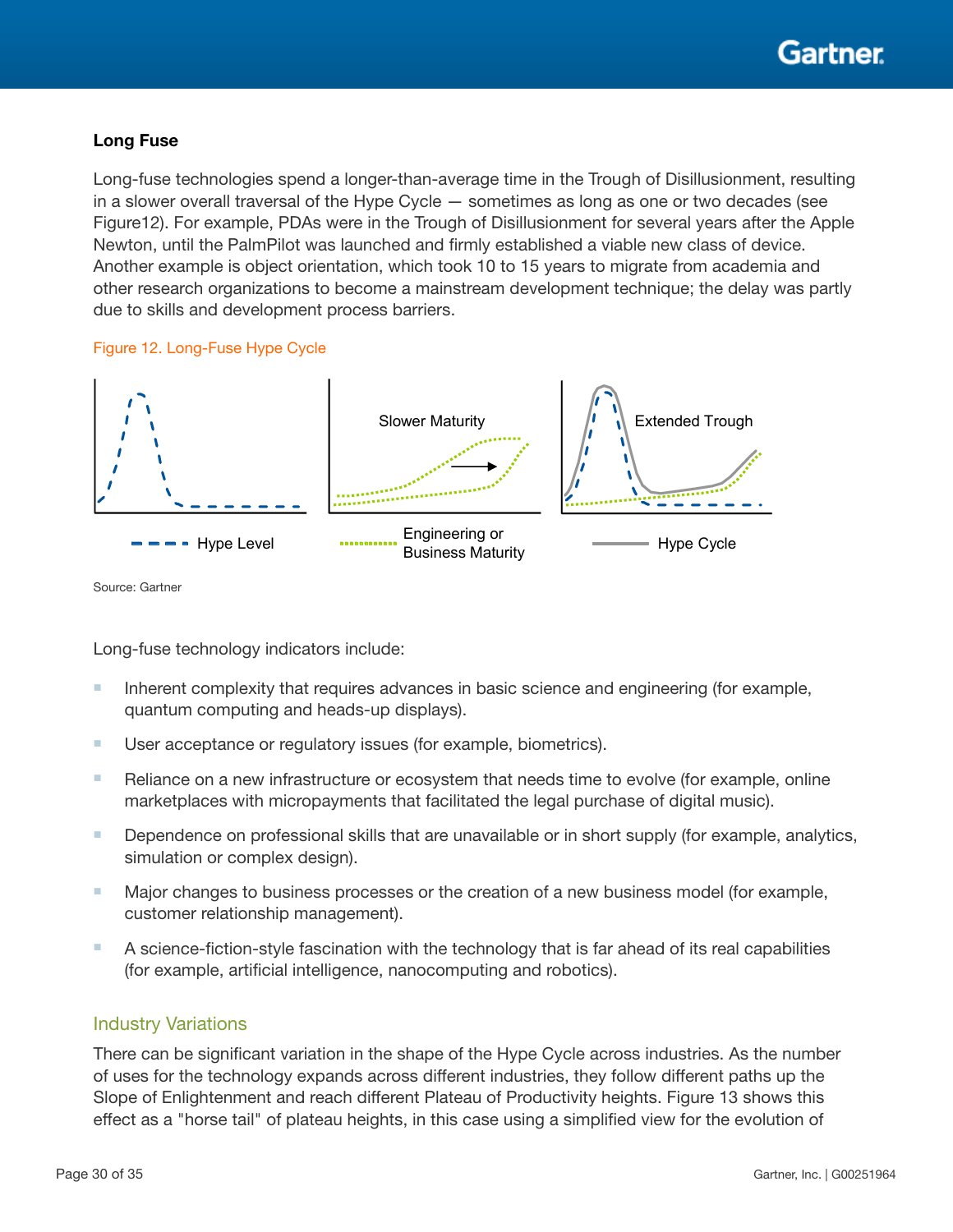<span id="page-30-0"></span>radio frequency identification (RFID) and its applications during the past decade. For a while, during the mid-1990s, the earliest proponents of the technology, such as Texas Instruments, were exploring all sorts of possible uses. As the market for RFID became more serious during the early 2000s, it was focused very heavily on applications that would optimize the consumer packaged goods (CPG) supply chain to retail (following the so-called "Wal-Mart mandate"). Other uses, such as airline baggage tracing, failed to show value in early pilots, with the result that RFID has, to date, settled at a lower level of adoption in the aviation industry than in retail.





Source: Gartner

# "Double Peak" Hype Cycles

In many technology markets, a second "minipeak" of hype may occur, triggered by product vendors, that launches the technology up the Slope of Enlightenment (see Figure 14). As with the first peak, this minipeak often plays a beneficial role in alerting people that something has changed in the maturity or value proposition of the technology.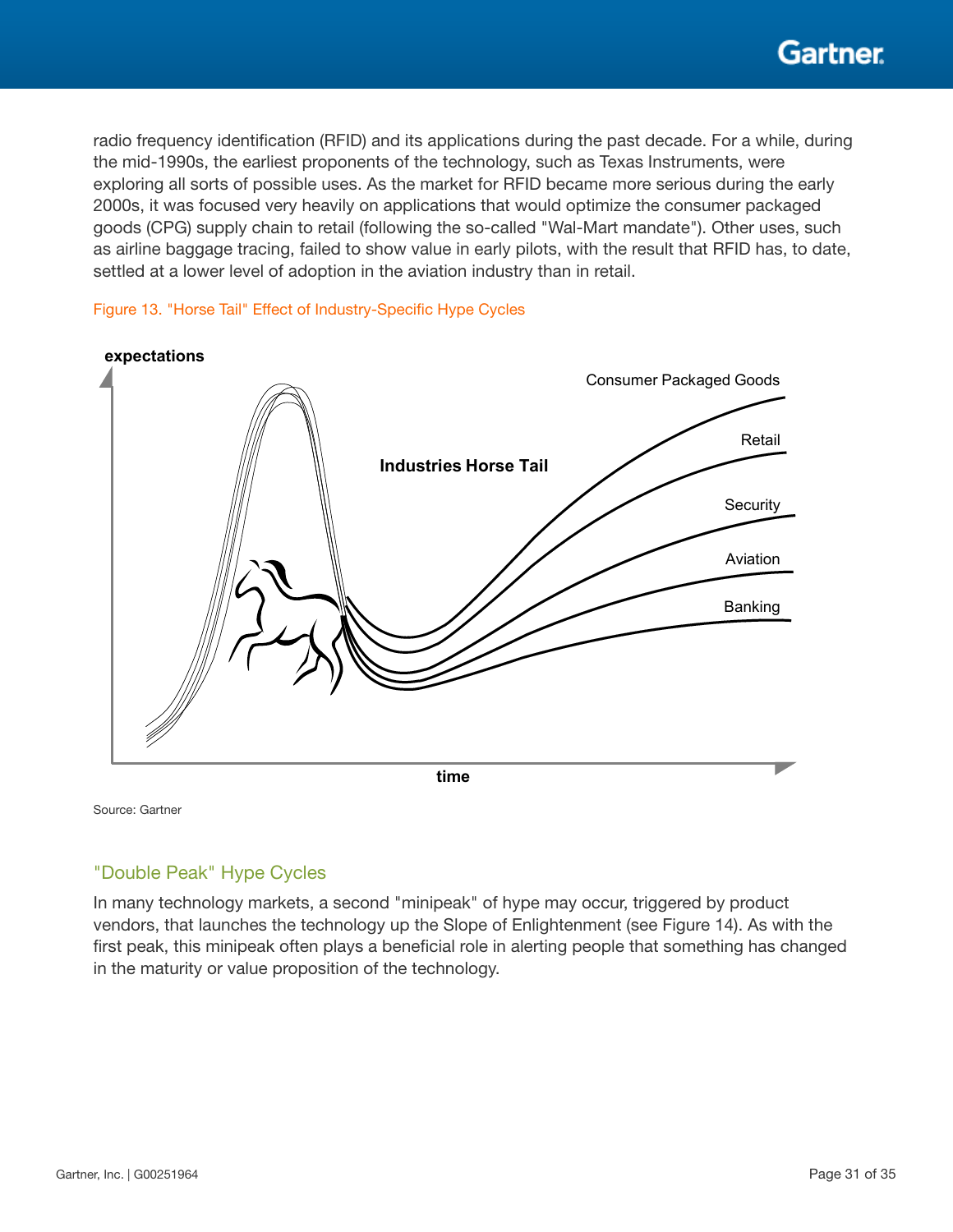

<span id="page-31-0"></span>



Source: Gartner

## Special Hype Cycle Circumstances

Technologies can experience special or unusual circumstances as they move through the Hype Cycle:

- Technologies can become embedded. That is, they cease to exist as a technology category or concept; instead, the functionality is embedded in other products (for example, neural networks are now delivered as one of multiple techniques in analytic tools, rather than the stand-alone products of the early 1990s).
- Technologies can be split into several subconcepts (for example, cloud computing splits into public cloud and private cloud), as users differentiate between different application contexts and contextual requirements. Similarly, technologies from different disciplines can merge and then re-emerge. For example, in the 1990s, machine learning from artificial intelligence and regression models from statistics merged to become data mining.
- Phoenix technologies continually cycle through enthusiasm and disillusionment (for example, intelligent agents and biometrics). Major events such as terrorist attacks or disease outbreaks can trigger new attention on a technology before it is even close to deserving peak status. Even prominent media articles can make some technologies cycle through repeatedly. These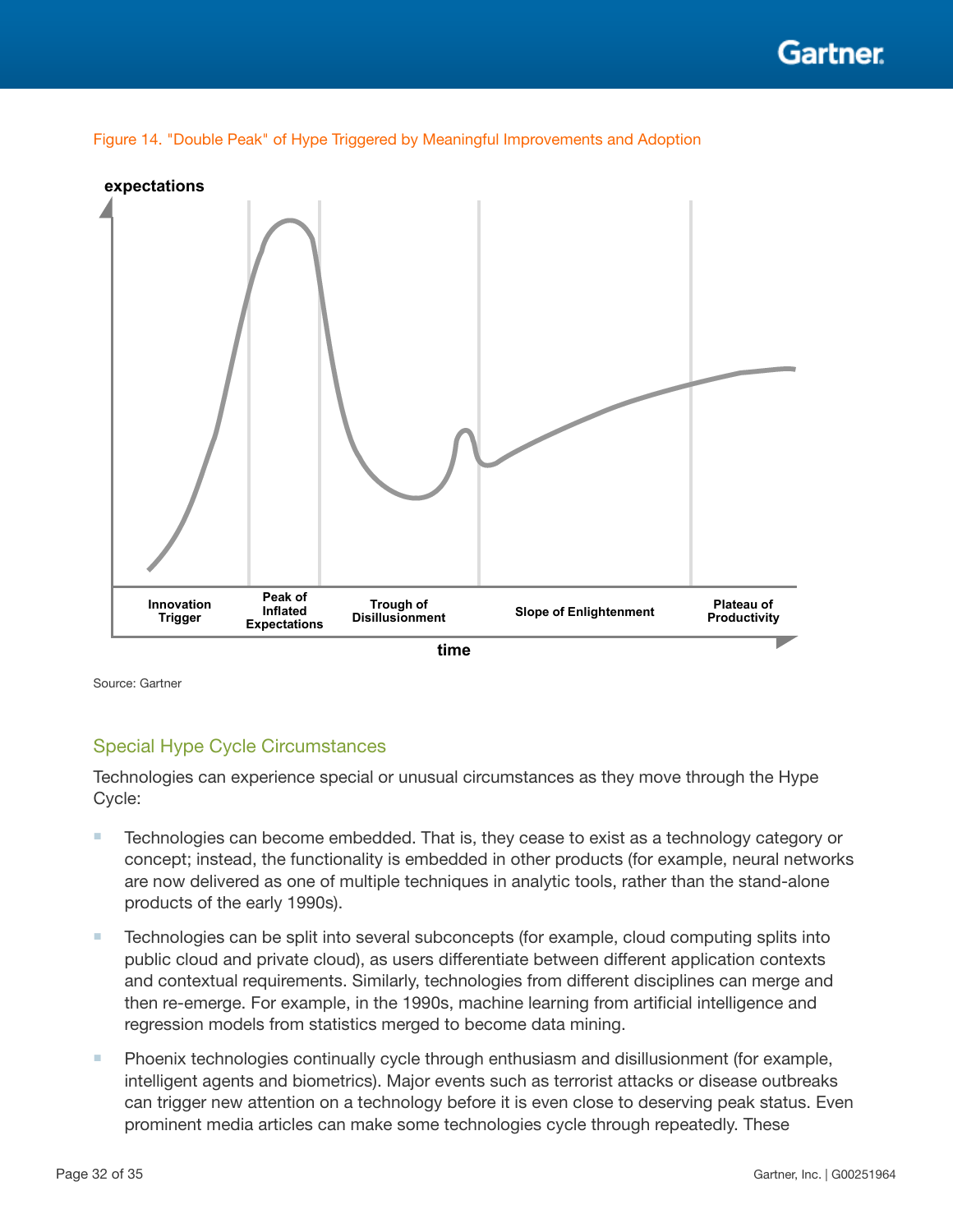<span id="page-32-0"></span>technologies are usually extremely slow-moving technologies with scientific or methodological challenges.

- "Zombie" technologies (for example, Internet terminals, interactive TV and video on demand) are placed on hold because they have failed to deliver on their promises. These technologies basically work, but they do not have enough user interest or business justification to drive adoption. They usually are in the Trough of Disillusionment for a long time before they become obsolete or re-emerge, often as embedded functionality in other technologies.
- Technologies can become obsolete or "extinct" prior to reaching the Plateau of Productivity. This premature obsolescence typically results from the emergence of a competing technology  $-$  for example, analog high-definition TV ceded to digital high-definition TV.

As part of the normal evolution of technology, the target audience for the technology may change from what was originally intended. The technology's applicability may grow to encompass new classes of users or shrink to become successful only in niche applications. Technologies that have been reduced to niche applications include the artificial intelligence technologies that were hyped during the 1980s, such as expert systems, virtual reality, genetic algorithms and fuzzy logic. Their original hype indicated that they should have had more impact on the world. However, these technologies may re-emerge from their current niche applications as part of a renewed focus on smart machines and cognitive technologies.

For more information on Hype Cycles, see "Mastering the Hype Cycle: How to Choose the Right Innovation at the Right Time," Jackie Fenn and Mark Raskino, Harvard Business School Press, October 2008

# Gartner Recommended Reading

*Some documents may not be available as part of your current Gartner subscription.*

"Gartner's 2016 Hype Cycles Highlight Digital Business Ecosystems"

"Applying Lessons From 20 Years of Hype Cycles to Your Own Innovation and Forecasting Strategies"

"Toolkit: My Hype Cycle, 2016"

"Driving the STREET Process for Emerging Technology and Innovation Adoption"

"A Hype Cycle Variant: The Industries 'Horse Tail'"

"Tech Go-to-Market: Using Gartner Hype Cycles to Refine Technology Marketing Strategies and Tactics"

## More on This Topic

This is part of two in-depth collections of research. See the collections: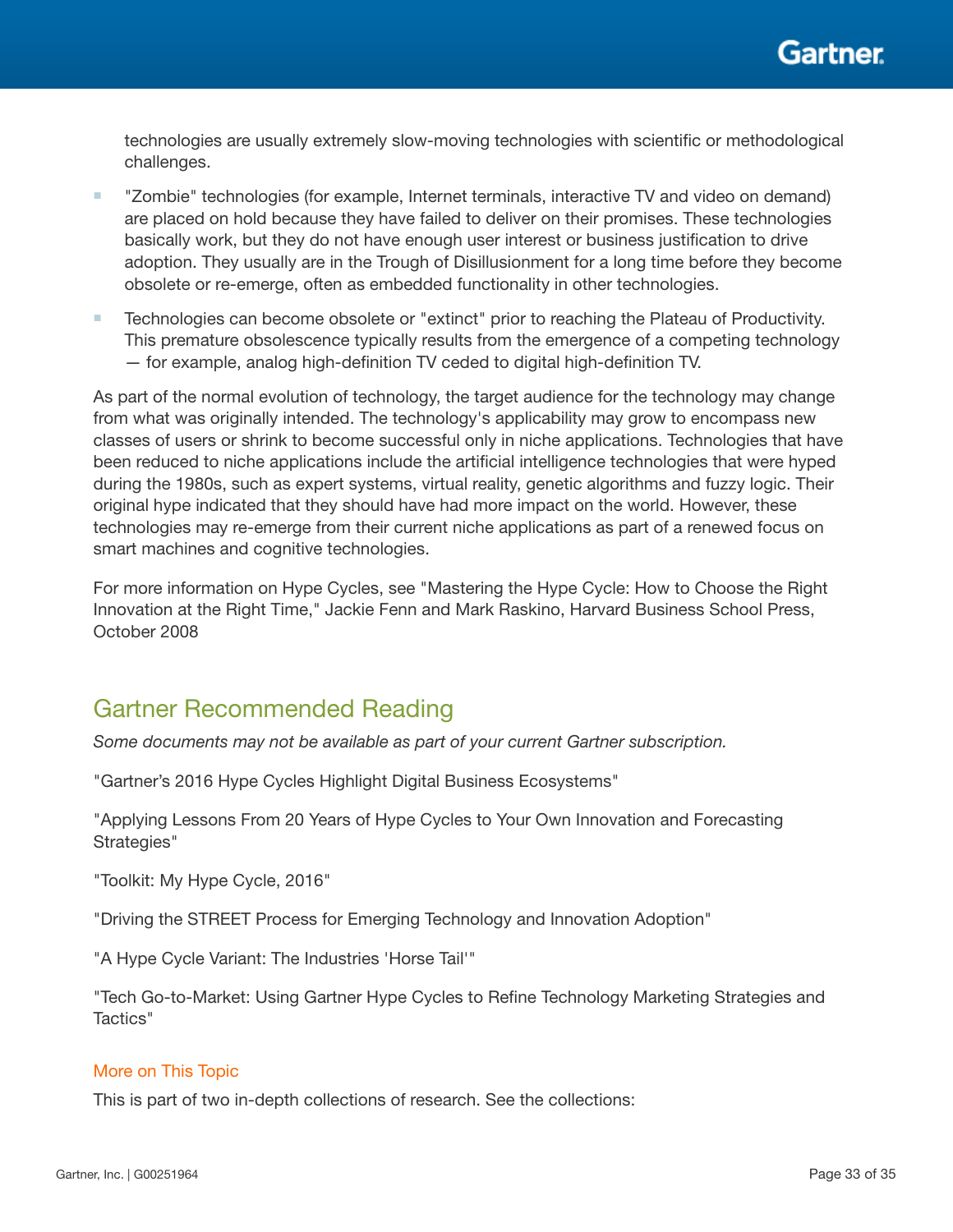

- 2014 IT Market Clocks: Planning Your Strategic Portfolios for the Digital Business
- Four Healthcare Hype Cycle Megatrends Reveal Pivotal IT Role in a Seismic Industry **Transformation**